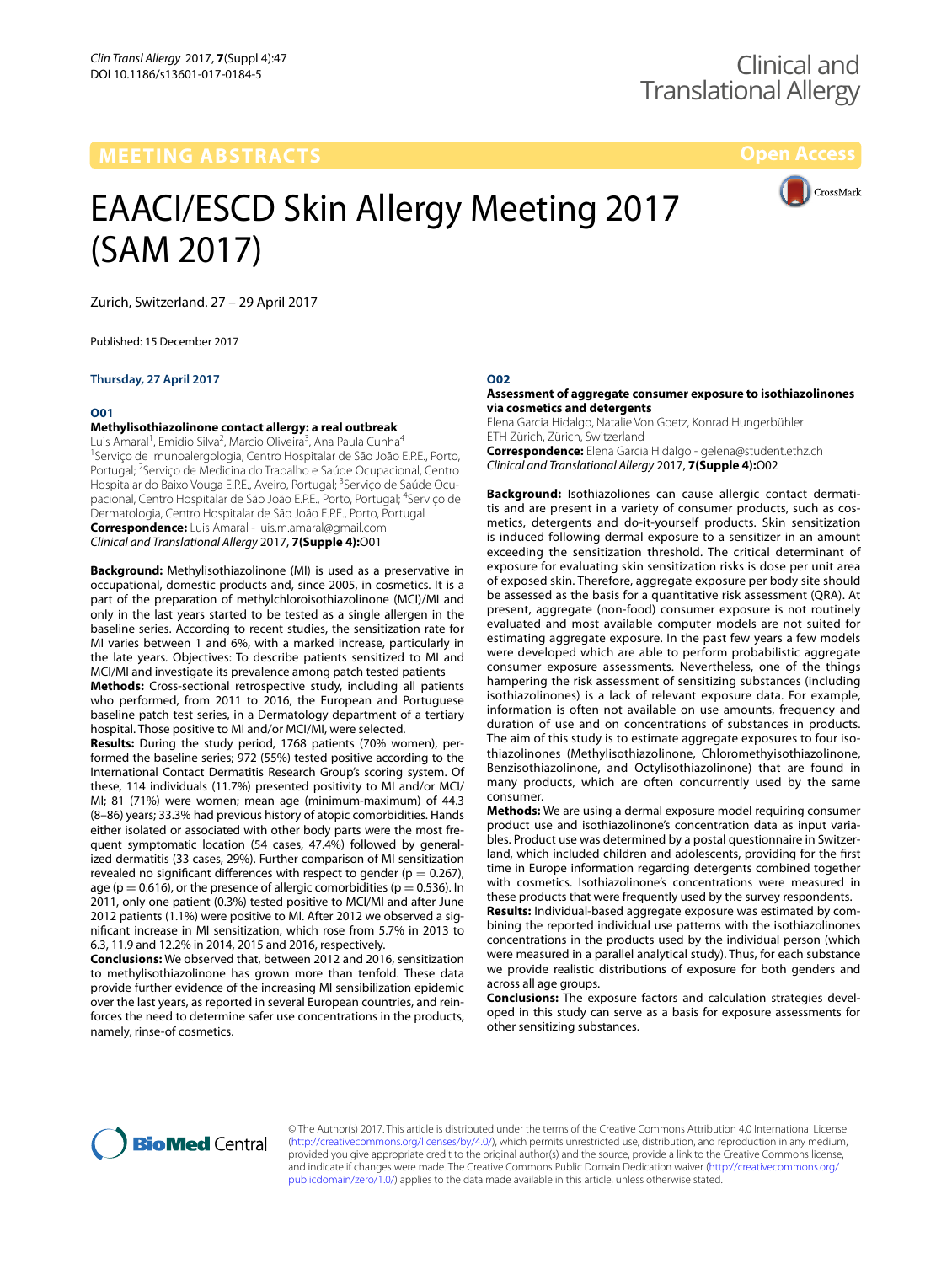# **O03**

## **The clinical time‑course of diphenylcyclopropenone‑induced contact allergy in healthy humans following repeated epicutaneous challenges**

Kristian Fredløv Mose<sup>1</sup>, Flemming Andersen<sup>1</sup>, Lone Skov<sup>2</sup>, Mads Røpke<sup>3</sup>, Thomas Litman<sup>3</sup>, Peter Friedmann<sup>4</sup>, Klaus Ejner Andersen<sup>1</sup> <sup>1</sup> Department of Dermatology and Allergy Centre, Odense University Hospital, University of Southern Denmark, Odense, Denmark; <sup>2</sup>Department of Dermato‑Allergology, Herlev and Gentofte Hospital, University of Copenhagen, Hellerup, Denmark; <sup>3</sup>Departments of Clinical Pharmacology and Molecular Biomedicine, LEO Pharma A/S, Ballerup, Denmark; 4 Division of Infection, Infammation and Immunity, Sir Henry Wellcome Laboratories, Southampton University Hospitals NHS Trust, Southampton, United Kingdom

**Correspondence:** Kristian Fredløv Mose ‑ kristian.mose@rsyd.dk *Clinical and Translational Allergy* 2017, **7(Supple 4):**O03

**Background:** The immune reactivity exhibited by newly sensitized individuals following repeated exposure to a contact allergen remains largely unknown. Recent evidence suggests that repeated challenges with a potent hapten, diphenylcyclopropenone (DPCP), could result in an initial augmentation of immune responses followed by a response plateau.

**Methods:** We set out to determine whether repeated exposure to DPCP drives the immune reactivity to ever-higher levels or results in a response plateau in newly sensitized individuals. Ten healthy volunteers were sensitized to DPCP followed by fve or six elicitation challenges with DPCP at four week intervals. The responses were assessed using a visual score and quantifed as skinfold thickness measured with a caliper.

**Results:** The visual grades of responses to repeated monthly challenges with DPCP reached a plateau after two challenges, while the responses measured with calipers attained the plateau after 3 challenges. The almost identical time course of contact allergy as observed by visual scores and caliper readings, respectively, generated a strong positive correlation coefficient ( $R^2 = 0.9337$ ) indicating a clear linear association between visual scores and skinfold thickness.

**Conclusions:** We have shown that in de novo sensitized individuals, repeated challenges with DPCP result in immune responses with constant levels of reactivity over time. The clinically quantifable and reproducible responses elicited in this infammatory model can potentially be used to compare the anti-infammatory efects of topical immunomodulating agents, including steroids.

#### **O04**

# **High dose of Omalizumab (450 mg) is benefcial for patients with severe, unresponsive chronic spontaneous urticaria—real life experience**

llan Asher<sup>1</sup>, Keren Mahlab-Guri<sup>1</sup>, Shira Bezalel-Rosenberg<sup>1</sup>, Ben Werner<sup>1</sup>, Daniel Elbirt<sup>1</sup>, Elias Elias Toubi<sup>2</sup>, Zahava Vadasz<sup>2</sup>, Zev Sthoeger<sup>1</sup> <sup>1</sup> Kaplan Medical Center, Rechovot, Israel; <sup>2</sup> Bnai-Zion Medical Center, Haifa, Israel **Correspondence:** Ilan Asher ‑ asherdn@gmail.com

*Clinical and Translational Allergy* 2017, **7(Supple 4):**O04

**Background:** Objectives: To evaluate the real life efficacy of high dose (450 mg monthly) of Omalizumab in the treatment of chronic spontaneous urticaria (CSU) patients who did not response to standard (300 mg monthly) Omalizumab dose.

**Methods:** 50 patients with severe CSU unresponsive to standard treatment (combination of high dose (X4) antihistamines, montelukast, corticosteroids and/or cyclosporine) were treated with Omalizumab  $\geq$  3 doses, 300 mg monthly) for a mean period of 16.3  $\pm$  10.4 (range 3–46) months. Disease severity was defned by UAS7 score. Response was defined as complete (UAS7  $\leq$  6, or improvement of > 70% in UAS7 from baseline), partial (improvement of 50–70% in UAS7) or failure (< 50% improvement). Patients who failed or partially response to 6 or more Omalizumab injections were ofered higher dose (450 mg monthly).

**Results:** Our patients (68% females, mean age  $48 \pm 20$  years) had CSU for 5.2  $\pm$  9.3 (range 0.8–51) years. Their mean UAS7 prior to Omalizumab treatment was  $30 \pm 8$  (range 14-42). Following Omalizumab, their UAS7 decreased to  $7 \pm 10$  (p < 0.001). The Response rate was complete in 30 (60%), and partial in 15 (30%) patients. 5(10%) patients failed Omalizumab. The mean time to response was short (1.9  $\pm$  2 months). 9 patients (8 partial responders, 1 failure) received higher dose of Omalizumab (450 mg monthly). Following the initiation of Omalizumab, 8 patients (6 with complete response and 2 with partial response) improved signifcially and only one failed the higher dose. The mean time to response was  $2.6 \pm 0.9$  months. The mean UAS7 decreased in those patients from 20  $\pm$  9 to 7  $\pm$  10 (p = 0.002). **Conclusions:** High dose (450 mg monthly) of Omalizumab is highly benefcial in CSU patients who failed (or partially response) standard (300 mg monthly) Omalizumab treatment.

# **O05**

# **Pattern of symptoms after standardized challenges with foods and drugs; data from a highly‑specialized single‑center study**

Esben Eller, Charlotte Gotthard Mortz, Carsten Bindslev‑Jensen Odense University Hospital, Odense C, Denmark **Correspondence:** Esben Eller ‑ esben.eller@rsyd.dk

*Clinical and Translational Allergy* 2017, **7(Supple 4):**O05

**Background:** Allergic reactions manifest diferently depending of age, challenge item and route of administration. Few studies have, however, addressed this in a systematic way based on challenge data using standardized end-points. We aimed to address pattern of symptoms from challenges with food and drugs, respectively, performed according to EAACI guidelines at a highly-specialized single-center study.

**Methods:** The basis for this comparison was symptoms and signs from all positive food ( $n = 2382$ ) and drug ( $n = 428$ ) challenges recorded at the Allergy Center, Odense University Hospital, Denmark from 2001– 2016. Egg (n = 720), peanut (n = 579), hazelnut (n = 264) and milk  $(n = 230)$  were the most frequent food challenges, which due to age heterogeneity were divided into 3 age groups;  $0-3Y$  (n = 859), 4-15Y  $(n = 990)$  and  $+15Y$  (n = 533). 2/3 of drug challenges were with antibiotics ( $n = 285$ ), the remaining with NSAID ( $n = 143$ ).

**Results:** Urticaria (47%) was the most frequent symptom after food challenges, followed by GI symptoms, however both were signifcantly afected by patient's age. For urticaria, infants more often had urticaria (64% among 0–3Y) than older patients (34% in the  $+15$ Y group). Infants had signifcantly fewer GI symptoms, both subjective (OAS, abdominal pain, nausea) and objective symptoms (emesis and diarrhea), than older children and adults. Peanut more often caused rhinoconjunctivitis and/or severe objective GI symptoms (vomiting and diarrhea) compared to milk and egg. Skin symptoms were common after drug challenges (68%), i.e. either localized or generalized pruritus (47%), urticaria (36%), rash (35%) or angioedema (17%). Challenge with NSAID signifcantly more often caused urticaria, upper respiratory symptoms (rhino-conjunctivitis), respiratory distress and lower respiratory symptoms than challenges with antibiotics. In contrast, rash and hypotension were more often elicited by antibiotics than NSAID.

**Conclusions:** Skin symptoms are common after drug challenges but also as stop-criteria in food challenges. NSAID elicit respiratory symptoms in contrast to antibiotics. GI symptoms are common in food but not in drug challenges.

# **O06**

#### **Misdiagnosis and mistreatments of hereditary angioedema in 83 pediatric and adult patients**

Maryam Ayazi<sup>1</sup>, Mohammad Reza Fazlollahi<sup>1</sup>, Shiva Saghafi<sup>1</sup>, Sajedeh Mohammadian<sup>1</sup>, Iraj Mohammadzadeh<sup>2</sup>, Mohammad Hassan Bemanian<sup>3</sup>, Abbas Fayazi<sup>4</sup>, Mohammad Nabavi<sup>3</sup>, Masoud Movahedi<sup>5</sup>, Seyed Alireza Mahdaviani<sup>6</sup>, Najmoddin Kalantari<sup>5</sup>, Maryam Mahloujirad<sup>1</sup>, Bahram Mir<br>Saeed Ghazi<sup>7</sup>, Taher Cheraghi<sup>8</sup>, Javad Ghaffari<sup>9</sup>, Akefeh Ahmadiafshar<sup>10</sup>, Marzieh Heidarzadeh Arani<sup>11</sup>, Homa Sadri<sup>12</sup>, Raheleh Shokouhi Shoormasti<sup>1</sup>, Zahra Pourpak<sup>1</sup>

<sup>1</sup> Immunology, Asthma and Allergy Research Institute, Tehran University of Medical Sciences, Tehran, Iran; <sup>2</sup>Non-Communicable Pediatric Diseases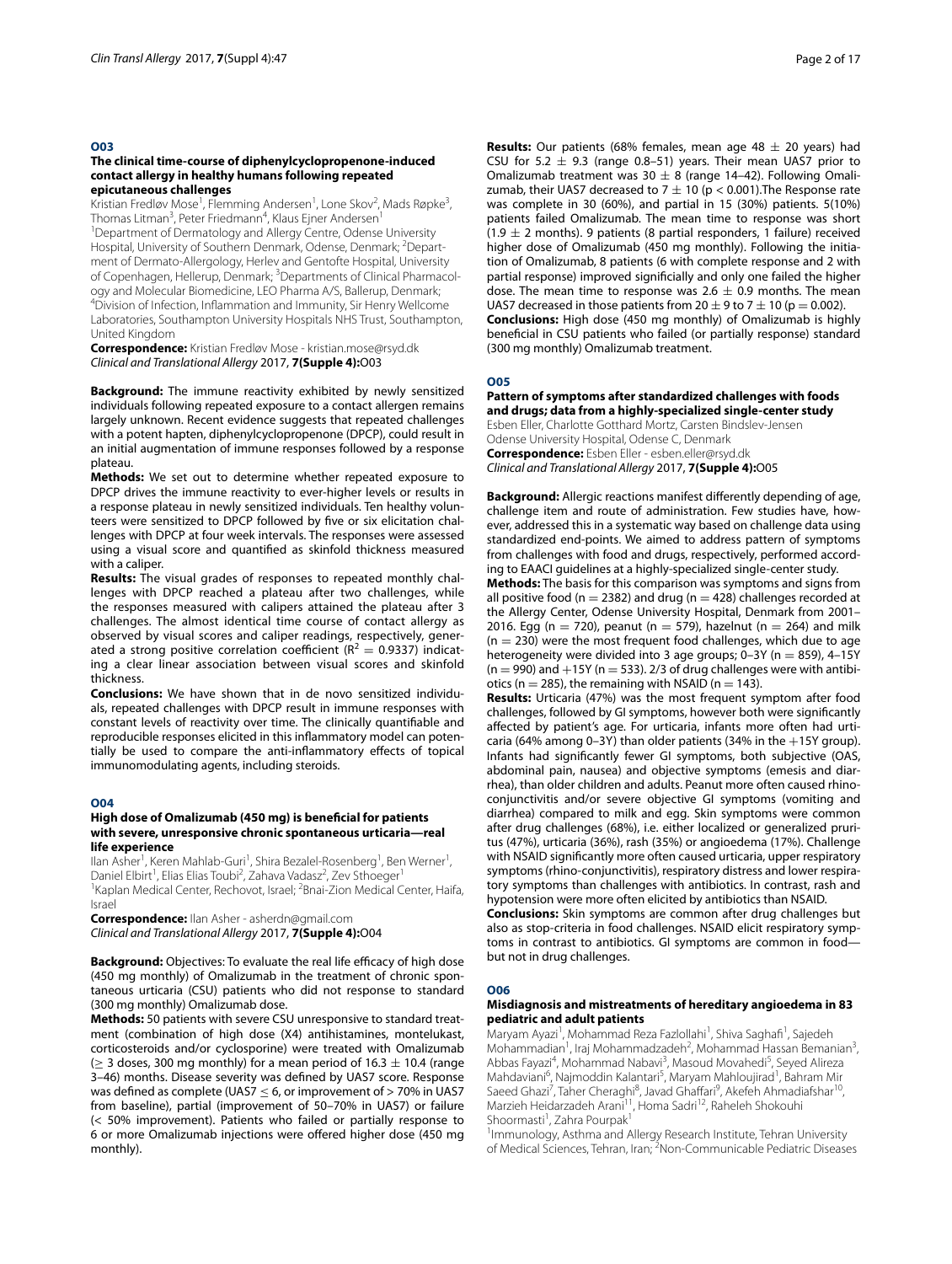Research Center, Babol University of Medical Sciences, Babol, Iran; <sup>3</sup> Department of Clinical Immunology and Allergy, Hazrate Rasoul Hospital, Iran University of Medical Sciences, Tehran, Iran; <sup>4</sup> Division of Allergy and Immunology, School of Medicine, Ahvaz University of Medical Sciences, Ahvaz, Iran; <sup>5</sup>Department of Immunology and Allergy, Children's Medical Center, Tehran University of Medical Sciences, Tehran, Iran; <sup>6</sup>Pediatric Respiratory Diseases Research Center, National Research Institute of Tuberculosis and Lung Diseases (NRITLD), Shahid Beheshti University of Medical Sciences, Tehran, Iran; <sup>7</sup> Department of Immunology, Bahrami Hospital, Tehran University of Medical Sciences, Tehran, Iran; <sup>8</sup>Department of Pediatrics, 17th Shahrivar Children's Hospital, Guilan University of Medical Sciences, Rasht, Iran; <sup>9</sup>Department of Pediatrics, Mazandaran University of Medical Sciences, Sari, Iran; <sup>9</sup>Department of Pediatrics, Mousavi Hospital, Zanjan University of Medical Sciences, Zanjan, Iran; <sup>10</sup>Department of Pediatrics, Kashan University of Medical Sciences, Kashan, Iran; 11Department of Pediatrics, Shahid Bahonar Hospital, Alborz University of Medical Sciences, Karaj, Iran

**Correspondence:** Maryam Ayazi ‑ marie.ayazi@yahoo.com *Clinical and Translational Allergy* 2017, **7(Supple 4):**O06

**Background:** HAE (Hereditary Angioedema) is a disorder caused by a defciency of C1INH (C1 Inhibitor) manifesting with subcutaneous and/or submucosal edema attacks. Owing to the rare nature of HAE, it is often misdiagnosed, in turn leading to mistreatments. In this regard poor-controlled laryngeal edema, abdominal pain mistaken for acute abdomen, and recurrent swellings result in mortality, unnecessary surgeries, and notable reduced quality of life, respectively. Hence, we to investigate the former misdiagnosis and mistreatments of referred HAE cases.

**Methods:** A through history including demographics, clinical signs, and past drug history along with informed consent was obtained from HAE suspected patients referred to Immunology, Asthma and Allergy Research Institute in 2006–2016. Patients with HAE diagnosis, made based on low levels of C1-INH and C4 with suggestive clinical fndings (having ruled out other possible etiologies) enrolled into this study and registered in Iranian HAE registry.

**Results:** Among 83 patients with HAE defnite diagnosis, 57% had until then received prophylactic and 74% on-demand medications, among which antihistamines (61%) and steroids (66%) were the most commonly used, respectively. As prophylaxis, FFP (fresh frozen plasma) in 1 patient, psychiatric medications (eg. alprazolam) in 3, and danazole (but with wrong dose) in 2 patients had been prescribed. NSAIDs, antispasmodics, PPIs and H2 blockers had been also used in abdominal pain episodes (Table [1](#page-2-0)). Antihistamines were inefective for prophylaxis in 50% patients, while the majority of patients (74%) reported partial to complete symptom relief following on-demand steroids. However, on-demand steroid intake revealed no signifcant association with reduction of severe outcomes (abdominal surgery or tracheostomy).

**Conclusions:** This HAE treatment pattern suggests that it had been misdiagnosed for allergic or infammatory disorders and accordingly treated. These medications were surprisingly found to be rather efective from the patients' perspective, although abdominal surgeries and

# <span id="page-2-0"></span>**Table 1 Results**

| Treatment/<br>drugs                | AH | AH |                 | PPI/<br>Anti-<br>Spa <sup>a</sup> | 1st 2nd Steroids NSAIDs H2B/ Epineph Colchi-Dox- | cine           | epin |
|------------------------------------|----|----|-----------------|-----------------------------------|--------------------------------------------------|----------------|------|
| Prophylaxis 24.4 51 19.5 0<br>(% ) |    |    |                 | $7 \quad 0$                       |                                                  |                | 5    |
| On demand 28.2 41 66<br>(96)       |    |    | $7\overline{)}$ | $11.6$ 7.1                        |                                                  | $\overline{0}$ |      |

*1st AH* frst generation H1 antihistamine, *2nd AH* second generation H1 antihistamine, *H2 B* h2 blocker, *PPI* proton pump inhibitor, *AntiSpa* antispasmodic

<sup>a</sup> Prescribed for attacks of abdominal pain

tracheostomy were not decreased after treatment. The spontaneous regression of the symptoms as well as placebo efect might be involved in patients' idea of the drug efectiveness. However, questions still remain regarding involvement of other possible pathophysiological mechanisms. In conclusion, considering notable HAE mistreatment, improving awareness of health care providers may be helpful to reach standard management.

#### **Friday, 28 April 2017**

#### **O07**

#### **The involvement of LELP1 gene polymorphisms in atopic dermatitis development**

Martyna Wesserling<sup>1</sup>, Magdalena Trzeciak<sup>2</sup>, Jolanta Glen<sup>2</sup>, Marzena Grden<sup>1</sup>, Roman Nowicki<sup>2</sup>, Tadeusz Pawelczyk<sup>1</sup>

<sup>1</sup>Department of Molecular Medicine, Medical University of Gdansk, Gdansk, Poland; <sup>2</sup> Department of Dermatology, Venereology and Allergology, Medical University of Gdansk, Gdansk, Poland

**Correspondence:** Martyna Wesserling ‑ martynawesserling@gmail.com *Clinical and Translational Allergy* 2017, **7(Supple 4):**O07

**Background:** Atopic dermatitis (AD) is a common, chronic, infammatory skin disease. It is characterized by the appearance of red infammatory foci, itch and dry skin. Despite carrying out many studies all over the world, the pathogenesis of AD remain unrevealed in details. The research hypothesis lays on an assumption that, the development of allergic diseases including atopic dermatitis is related to an excessive penetration of allergens into the body caused by changes within the cornifed envelope proteins. These changes could be the result of the presence of various polymorphic variants of genes encoding these proteins.

**Methods:** The study population consisted of 256 subjects (152 patients with atopic dermatitis and control group of 104 healthy volunteers with no allergic diseases and immune disorders). Rs4845529, rs149304390, COSM529080 gene polymorphisms were analyzed by PCR-RFLP method using the restriction enzymes. The frequency of the rs140466902, rs142724966, rs144538546 polymorphism were determined using the molecular probes. The mRNA level of *LELP1* was analyzed by the real-time PCR.

**Results:** The obtained results indicated that some polymorphic variants (rs4845529[C] and rs144538546[A]) in the region of *LELP1* gene were associated with the development of atopic dermatitis and severity of the disease. The presence of rs4845529[C] in AD patients was associated with elevated total serum IgE level. Polymorphic variant rs144538546[A] was associated with increased itching. None of analyzed polymorphisms were associated with the expression level of *LELP1* gene.

**Conclusions:** In summary, our study provides data indicating the correlation of frequency of polymorphisms in the region of LELP1 gene of patients with AD with factors that determine the clinical phenotype of this disease.

The study was supported by grant MN 01-0164/08/249 from Medical University of Gdansk.

#### **O08**

# **Temperature Controlled Laminar Airfow (TLA) benefts children and adolescents with severe eczema and multisystem allergic disease—open label pilot study**

Claudia Gore<sup>1</sup>, Sara Fontanella<sup>2</sup>, Sadia Haider<sup>2</sup>, Adnan Custovic<sup>2</sup>, Robin Brian Gore<sup>3</sup>

<sup>1</sup>Imperial College Healthcare NHS Trust, London, United Kingdom; <sup>2</sup>Imperial College London, London, United Kingdom; <sup>3</sup>Cambridge University Hospitals NHS Foundation Trust, Cambridge, United Kingdom **Correspondence:** Claudia Gore ‑ cgore@nhs.net

*Clinical and Translational Allergy* 2017, **7(Supple 4):**O08

**Background:** Children with very severe, persistent eczema have limited treatment options, and often require systemic immunosuppression. Efective new treatments are urgently required. We aimed to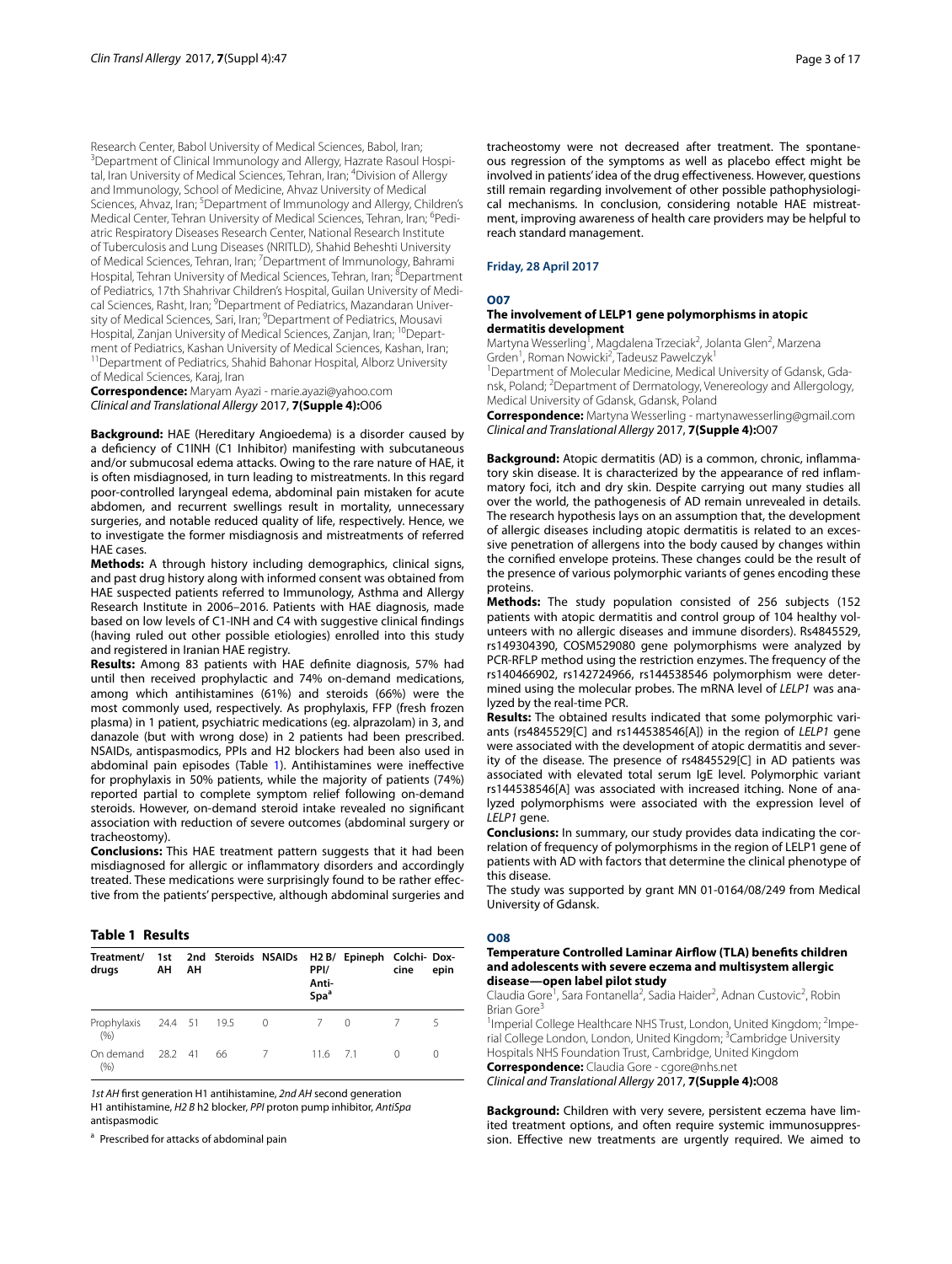evaluate the efect of the temperature-controlled laminar airfow (TLA) device in children/adolescents with severe atopic eczema and allergic multisystem disease.

**Methods:** In an open-label study, we recruited 15 children aged 2–16 years (median 10, interquartile range [IQR] 7.5–12) with longstanding severe eczema (median duration 116.5 [82–145.5] months), sensitization to  $\geq 1$  perennial allergen, and multiple atopic comorbidities (15/15 rhino-conjunctivitis, 14/15 food allergy, 11/15 asthma). Run-in period of 6–10 weeks (3 visits, median 7.14 weeks) was followed by a six-month treatment period using overnight TLA (Airsonett®, Sweden). Main outcome measures were SCORAD-Index and Investigator Global Assessment (0–5 scale, IGA), and secondary outcomes included child/family dermatology quality of life (CDQLI, FDQLI), POEM, medication requirements, and healthcare contacts (during the 6 months before/after TLA-start). Analysis using Wilcoxon rank signed test, with reported 2-sided signifcance level at p < 0.1.

**Results:** There were no signifcant changes during the run-in period for any of the outcome measures. We observed a signifcant improvement in SCORAD after the 6-month TLA-treatment period, from 34.9 [28.75–45.15] to 24.1 [18.75–37.55],  $p = 0.026$ . IGA improved from a median of 4 [3-4] to 3 [1.5-3.5],  $p = 0.09$ . Similarly, there was a signifcant improvement in FDQLI (16.0 [12.0–19.0] to 11 [6.5–14.5],  $p = 0.054$ ). We observed no significant changes in CDQLI or POEM. Clinical improvement in eczema severity during the treatment period was accompanied by a signifcant reduction in the requirement for potent topical corticosteroids ( $p = 0.033$ ) and number of hospital-contacts for eczema ( $p = 0.082$ ).

**Conclusions:** TLA treatment leads to a signifcant clinical improvement in children with severe atopic eczema, with accompanying reduction in medication usage and healthcare utilization. A randomized controlled trial is urgently required.

# **O09**

#### **Skin symptoms in reported drug hypersensitivity reactions in children**

Neringa Stirbiene, Odilija Rudzeviciene

Vilnius University Faculty of Medicine, Children Hospital Afliate of Vilnius University Hospital Santariskiu klinikos, Pediatrics Centre, Vilnius, Lithuania **Correspondence:** Neringa Stirbiene ‑ neri\_but@yahoo.com *Clinical and Translational Allergy* 2017, **7(Supple 4):**O09

**Background:** Patients/parents usually report skin symptoms in suspected drug hypersensitivity reactions in children. The aim of our study was to analyse the incidence and clinical pattern of skin symptoms in suspected drug hypersensitivity reactions in children who were tested for drug allergy.

**Methods:** 41 children were tested for drug allergy in Vilnius University Hospital from 2014 to 2016: 24 (58.54%) girls and 17 (41.46%) boys. The mean age of children was  $7.42 \pm 5.18$  (3 months–17 years) years old.

**Results:** 60 drug hypersensitivity reactions were reported in our study. Four drug hypersensitivity reactions were reported in one child, three reactions – in 4 children, two reactions – in 6 children. 18 (30.0%) reactions were immediate type. Skin symptoms were reported in 55 (91.67%) suspected drug hypersensitivity reactions. Maculopapular rash was the most frequently reported (25 (41.67%) cases), followed by macular rash (14 (23.33%) cases), urticaria 16 (26.67%) cases) and angioedema (12 (20.0%) cases). Respiratory (5 (8.33%)), cardiovascular (5 (8.33%)) and gastrointestinal symptoms (3 (5.0%)) were reported less frequently. Antibiotics were the main suspected drugs (44 (73.33% reactions), followed by local anesthetics (9 (15.0%) reactions) and NSAIDs (5 (8.33%) reactions). Amoxicillin was the most frequently reported culprit drug (21 (35.0%) reactions). Four (9.76%) children were confrmed as being allergic, one patient to cefuroxime and cefotaxime, two patients to amoxicillin and one patient to ibuprofen. All these patients experienced skin symptoms in drug hypersensitivity reactions.

**Conclusions:** Maculopapular and macular rash were the most frequently reported in suspected drug hypersensitivity reactions. Antibiotics were the main suspected culprit drugs. Drug allergy was confrmed in only one tenth of children with skin symptoms in our study. Only complete allergological diagnostic work-up can confrm drug allergy.

#### **O10 Primary sensitization versus co‑sensitization to hydrolyzed wheat protein**

Morten J. Christensen<sup>1</sup>, Per Stahl Skov<sup>2</sup>, Lars K. Poulsen<sup>3</sup>, Carsten Bindslev-Jensen<sup>1</sup>, Charlotte G. Mortz<sup>1</sup>

<sup>1</sup> Department of Dermatology and Allergy Center, Odense Research Center for Anaphylaxis, Odense, Denmark; <sup>2</sup>Reflab Aps, Copenhagen, Denmark; <sup>3</sup> Allergy Clinic, Copenhagen, Denmark

**Correspondence:** Morten J. Christensen ‑ morten.junker.christensen@ rsyd.dk

*Clinical and Translational Allergy* 2017, **7(Supple 4):**O10

**Background:** Hydrolyzed wheat proteins (HWP) are used in a variety of products ranging from cosmetics to foods. Recently, severe type I allergic reactions to HWP in foods have been reported. The aim of this study was to characterize and evaluate patients with a case-history of anaphylaxis related to a food product containing HWP and, further, to describe patients with other phenotypes of wheat allergy co-sensitized to HWP.

**Methods:** We investigated 56 patients (age 1.1–78.6 years) with a sensitization to HWP either by specifc-IgE (sIgE), basophil histamine release (BaHR) and/or Skin Prick Test (SPT). Based on case-history the population was divided into three groups, 1: anaphylaxis elicited by ingestion of HWP product ( $n = 9$ ), 2: wheat-induced anaphylaxis (WIA) ( $n = 19$ ) and 3: wheat-dependent, exercise-induced anaphylaxis (WDEIA) ( $n = 28$ ). All patients were examined with detailed casehistory, SPT, sIgE and BaHR followed by an open food challenge  $(WDEIA + exercise)$ .

**Results:** In total the positive rate of sIgE to HWP was 83.9% (47/56), SPT 83.3% (35/42) and BaHR 52.3% (22/42). Group 1: Nine patients, all wheat tolerant and mono-sensitized to HWP with sIgE (median 5.3 kU/L, [2.12;21.9]), SPT (median 6.0 mm, [5.5;16.5]) and BaHR (median threshold level 0.003 µg/mL, [0;0.1]) signifcantly higher than group 2 and 3 ( $p < 0.05$ ). Group 2: The positive rate of slgE to wheat was 100% (19/19) and to HWP 84.2% (16/19) (median 2.1 kU/L, [0.02;56.6]). Group 3: The positive rate of sIgE to omega-5-gliadin was 82.1% (23/28) and to HWP 78.6% (22/28) (median 1.2 kU/L, [0.0;19.2]). A complete negative pattern of IgE sensitization compared to the other phenotypes of wheat allergy was found in group 1 including , omega-5 gliadin (f416), gliadin (f98), High Molecular Weight (Tri a 26) and α-amylase trypsin inhibitor (Tri a 30).

**Conclusions:** Reactivity to HWP seems to be confned to patients sensitized to this heterogeneous group of products without concomitant allergy to unmodifed wheat. Irrelevant co-sensitization is also seen in classical wheat allergy. A striking fnding was an ultrahigh reactivity in BaHR in patients with allergy to HWP.

# **O11**

#### **Multiple drug hypersensitivity is not infrequent in combination therapy**

Oliver Hausmann<sup>1</sup>, Yuttana Srinoulprasert<sup>2</sup>, James Yun<sup>3</sup>, Werner Pichler<sup>4</sup> <sup>1</sup> Loewenpraxis, Luzern, Switzerland; <sup>2</sup> Department of Immunology, Faculty of Medicine Siriraj Hospital, Mahidol University, Bangkok, Thailand; 3 <sup>3</sup>Department of Clinical Immunology, Royal Prince Alfred Hospital, Sydney, Australia; <sup>4</sup> ADR‑AC GmbH, Bern, Switzerland

**Correspondence:** Oliver Hausmann ‑ hausmann.allergie@hin.ch *Clinical and Translational Allergy* 2017, **7(Supple 4):**O11

**Background:** Multiple drug hypersensitivity (MDH) is a syndrome that develops as a consequence of massive T cell stimulations and is characterized by long lasting drug hypersensitivity reactions (DHRs) to diferent drugs. Initial symptoms are mostly severe exanthems or drug rash with eosinophilia and systemic symptoms (DRESS). Subsequent symptoms due to another drug often appear in the following weeks or months to years and frequently difer in clinical presentation. The eliciting drugs can be identifed by positive skin or in vitro tests.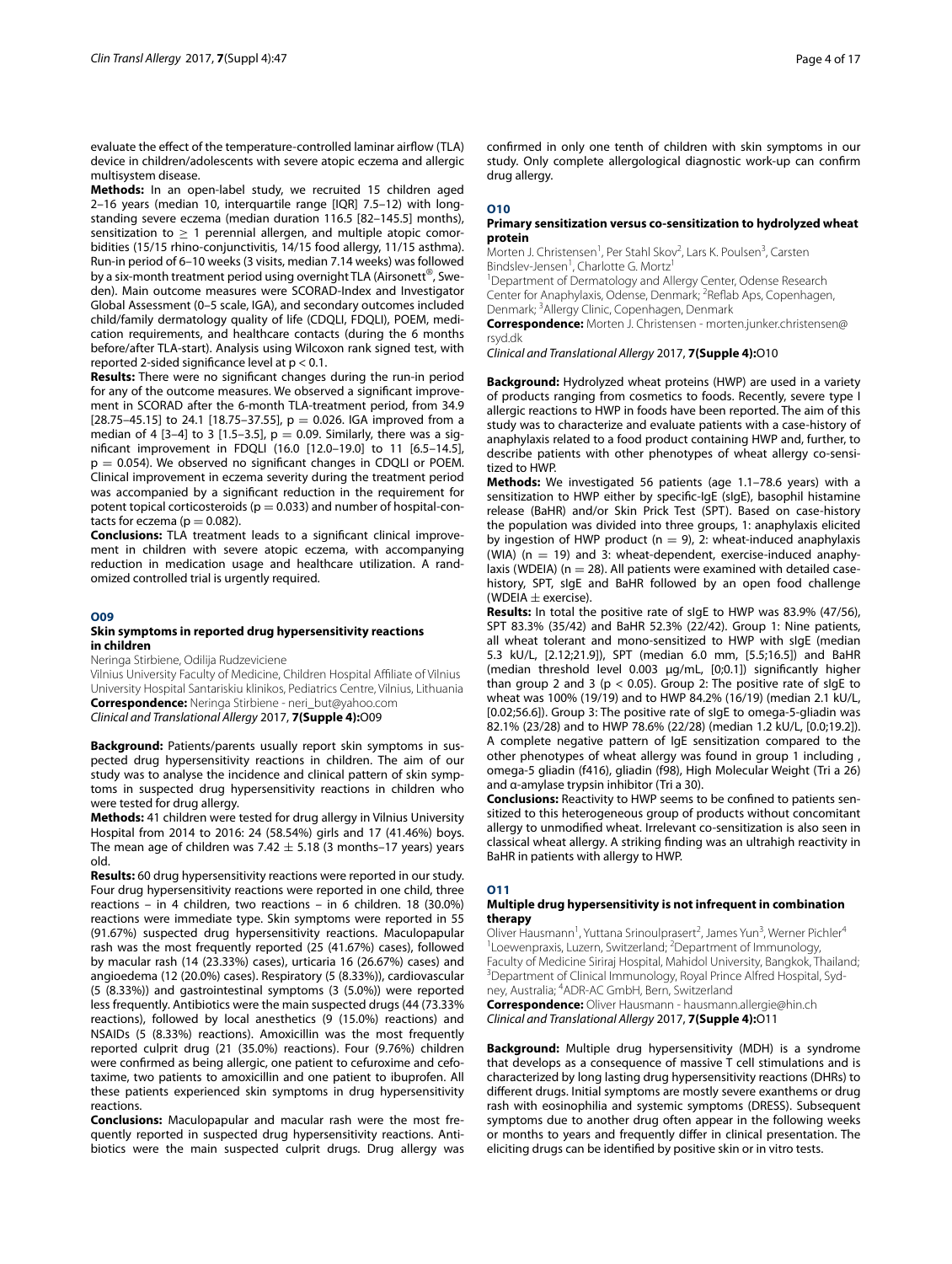<span id="page-4-0"></span>**Table 1 LTT results of patients who had DHR to a combina‑ tion therapy**

| Total pos. LTT Pos. LTT/% |                       | Pos. LTT/%                       | Pos. LTT/%  |
|---------------------------|-----------------------|----------------------------------|-------------|
| AMX/CLA                   | Amoxicillin (AMX)     | Clavulanic acid<br>(CLA)         | <b>Both</b> |
| $n = 115$                 | 64 (56%)              | 12 (10%)                         | 39 (34%)    |
| TMP/SMX                   | Trimethoprim<br>(TMP) | Sulfamethoxazole<br>(SMX)        | <b>Both</b> |
| $n = 37$                  | 4 (11%)               | 16 (43%)                         | 17 (46%)    |
| PIP/T7B                   | Piperacillin (PIP)    | Tazobactam (TZB)                 | Both        |
| $n = 21$                  | 7(33%)                | 7(33%)                           | 7(33%)      |
| Sulfasalazine             | Sulfapyridine         | 5-Aminosalicylic<br>acid (5-ASA) | Both        |
| $n = 10$                  | 6(60%)                | $0(0\%)$                         | 4 (40%)     |
| Total $n = 183$           | 93 (33-60%)           | 23 (0-33%)                       | 67 (33–46%) |

**Methods:** We performed a retrospective analysis > 2000 LTT analyzed over 6 years (2005–2010) for the frequency of single and double sensitizations within drug allergic patients involving 4 commonly used drug combination therapies (amoxicillin/clavulanic acid, trimethoprim/sulfamethoxazole, piperacillin/tazobactam, sulfasalazine metabolites).

**Results:** LTT results of patients who had DHR to a combination therapy are shown in Table [1](#page-4-0). For amoxicillin/clavulanic acid and trimethoprim/sulfamethoxazole severe exanthems were the main presenting symptom, whereas initial reactions to piperacillin/tazobactam and sulfasalazine metabolites where mainly DRESS. Patients with DRESS to the above mentioned combination therapy were positive in 65–85% of LTT. **Conclusions:** The drugs involved in starting MDH are the same as for DRESS and are usually given in rather high doses. Fixed drug combination therapies are frequently involved in MDH and 30–40% of patients with severe DHR to combination therapy show T cell reactions to *both* components. As this is substantially higher than the reaction to the less immunogenic compound. Either the immunogenic drug or the high dose of combination therapy enhances T cell reactivity to the less immunogenic drug of the combination therapy as well.

#### **Poster discussion session. Topic 1: Urticaria**

#### **P01**

#### **Omalizumab facilitates cessation of immunosuppressant in severe chronic spontaneous urticaria**

Kok Loong Ue, Keyna Bintclife, Siobhan Gilkes, Clive Grattan, Krzysztof Rutkowski

Guy's and St Thomas' NHS Foundation Trust, London, United Kingdom **Correspondence:** Kok Loong Ue ‑ Kokloong.Ue@gstt.nhs.uk *Clinical and Translational Allergy* 2017, **7(Supple 4):**P01

**Background:** Omalizumab (anti-IgE) is a new 2nd line therapy for chronic spontaneous urticaria (CSU) non-responsive to  $H_1$ -antihistamines. It is well tolerated and no regular monitoring is required. Previously, oral corticosteroids (OCS) and immunosuppressants such as ciclosporin, mycophenolate mofetil and methotrexate were used as 2nd/3rd line treatment. They carry risks of adverse reactions. Hence, regular blood monitoring is needed, which is costly and time consuming.

**Methods:** A retrospective case review of all patients treated with 300 mg omalizumab every 4 weeks was undertaken to assess if it allowed for immunosuppressant and/or OCS withdrawal. Urticaria activity score 7 (UAS7) was used to monitor response, which was defned as a reduction (UAS7 < 16) or complete resolution of symptoms  $(UAS7 = 0)$ .

**Results:** 91 patients (60 female; mean age of 44) were treated with omalizumab between November 2015 to October 2016. 93.4% (85/91) patients responded by the 5th injection, with 68.2% (58/85) responding to the 1st injection. In the responder group, at the time of initiation of omalizumab, 28 patients were on prednisolone, 5 on immunosuppressant (3 ciclosporin, 1 methotrexate, 1 mycophenolate mofetil) and 6 on both prednisolone and immunosuppressant (3 ciclosporin, 2 methotrexate, 1 mycophenolate mofetil). In these 39 patients, mean pre-omalizumab UAS7 was 36 despite treatment. 88.2% (30/34) of patients on prednisolone successfully stopped it and 11.8% (4/34) were able to taper the dose but not fully withdraw due to underlying steroid-induced adrenal insufficiency. 90.9% (10/11) patients on immunosuppressant successfully discontinued them and 9.1% (1/11) remained on it for non-CSU reason (atopic dermatitis). Interestingly, all but 2 of these 39 patients had a negative basophil histamine release assay (BHRA) with a poor response to immunosuppressant before starting omalizumab. Moreover, in the group of 85 responders, 14 more patients had been on prednisolone and 39 more had failed to respond to one or more immunosuppressants at some point before the initiation of omalizumab.

**Conclusions:** Omalizumab facilitates cessation of immunosuppressant in CSU patients. It has a good safety profile and maintains its efficacy during repeated courses. It is a reliable treatment option, which obviates the need for long-term OCS or immunosuppressant in most patients. Moreover, these results support our previous fnding that a positive BHRA is a marker for immunosuppressant-responsive CSU.

# **P02**

## **Autoantibody quantity and afnity analysis in chronic autoimmune urticaria patients**

Nicole Wirth<sup>1</sup>, Tatjana Pecaric-Petkovic<sup>1</sup>, Antonia Bünter<sup>1</sup>, Werner Pichler<sup>1</sup>, Oliver Hausmann<sup>2</sup>

<sup>1</sup>ADR-AC GmbH, Bern, Switzerland; <sup>2</sup>ADR-AC GmbH/Löwenpraxis, Bern/ Lucern, Switzerland

**Correspondence:** Nicole Wirth ‑ nicole.wirth@adr‑ac.ch *Clinical and Translational Allergy* 2017, **7(Supple 4):**P02

**Background:** Ca. 35–50% of patients with chronic urticaria (CU) have functional IgG autoantibodies (autoAbs) against the α-subunit of the high afnity IgE receptor (anti-FcεRIα) and/or against mast cell and basophil surface bound IgE (anti-IgE). These presumably autoimmune forms of CU can be identifed by functional tests like autologous serum skin tests (ASST) or by CU-basophil activation tests (CU-BAT), which, however, are both cumbersome and not always reliable. We aim to improve and complement the CU-BAT on a blood donor free basis. Thus, we investigate the characteristics of anti-FcεRIα and anti-IgE autoAbs in CU measuring their quantity as well as their affinity and compare it to the CU-BAT.

**Methods:** We established a chaotropic ELISA measuring autoAb titer combined with antibody affinity. In a first step, autoAbs of CU-patients and control sera were quantifed using a human anti-FcεRIα ELISA and human anti-IgE ELISA. In a second step, autoAb quantifed serum samples were normalized to a titer in the standard range. Diluted serum samples were incubated in presence and absence of the chaotropic agent ammonium thiocyanate, which is able to disturb intermolecular forces such as antibody-antigen binding sites. Antibody affinity was determined as the percentage of still bound autoAbs quantity after ammonium thiocyanate addition.

**Results:** Anti-FcεRIα as well as anti-IgE autoAbs, which are found in CU-patient sera, difer greatly in their quantity and quality. Hence, based on autoAbs quantity and quality CU-patients can be divided in diferent subgroups: anti-FcεRIα respectively anti-IgE low afnity/low quantity, high affinity/low quantity, low affinity/high quantity, and high affinity/high quantity.

**Conclusions:** Subdivision in affinity/quantity groups showed a better correlation to CU-BAT patient data compared to quantity analysis alone. Determination of quantity and affinity may be helpful in determining functionally relevant autoAbs and thus substitute CU-BAT and ASST as diagnostic tests. However, the value of affinity determination still needs to be analyzed in larger patient cohorts and to be correlated to the severity of CU. As a simple ELISA test the presented CU-serum tests are promising to follow the highly variable course of CU and to monitor the response and persistence of therapeutic interventions such as anti-IgE therapy.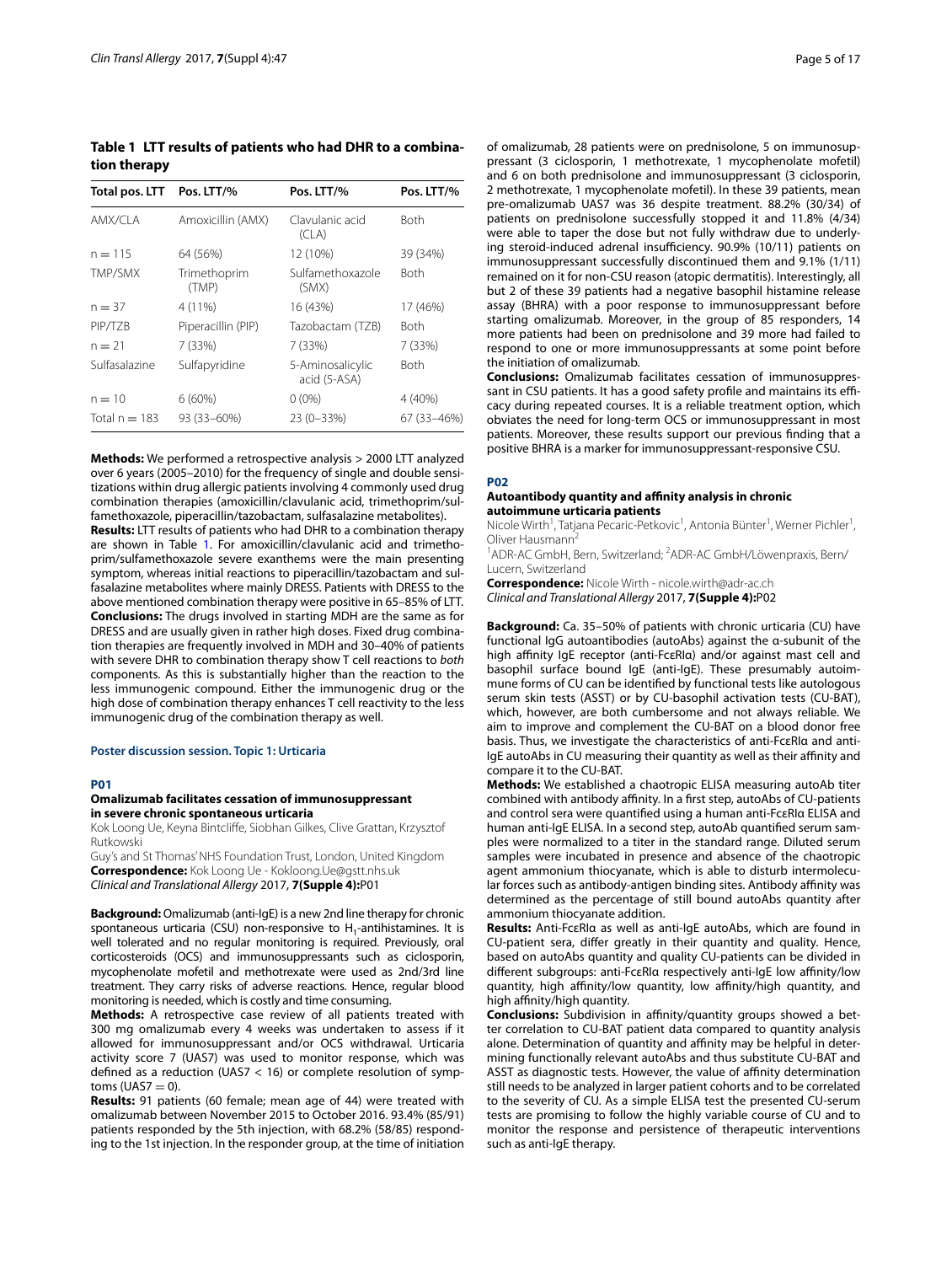# **P03**

#### **Urticaria Control Test (UCT)—responsiveness and minimal important diference**

Tatevik Ohanyan<sup>1</sup>, Nicole Schoepke<sup>1</sup>, Martin Metz<sup>1</sup>, Thomasz Hawro<sup>1</sup>, Torsten Zuberbier<sup>1</sup>, Marcus Maurer<sup>1</sup>, Karsten Weller<sup>1</sup>, Adriane

Peveling-Oberhag<sup>2</sup>, Petra Staubach-Renz<sup>2</sup>

<sup>1</sup>Charité Universitätsmedizin Berlin, Berlin, Germany; <sup>2</sup>Universitätsklinikum Mainz, Mainz, Germany

**Correspondence:** Tatevik Ohanyan ‑ tatev\_ohanyan@yahoo.com *Clinical and Translational Allergy* 2017, **7(Supple 4):**P03

**Background:** The Urticaria Control Test (UCT) is a globally used and universal patient-reported outcome measure for measuring disease control in chronic urticaria patients. As of yet, its responsiveness has not been established. The aim of this study was to investigate the UCT's ability to detect changes over time, including the minimal important diference (MID) and the smallest detectable change (SDC). **Methods:** Sixty-fve antihistamine-refractory CSU patients used the UCT to document their disease control as well as several anchor instruments for disease activity, disease control, health-related quality of life, and treatment response before and 4 weeks after the initiation of omalizumab therapy. The UCT's sensitivity to change was assessed by correlating its score changes with changes in the applied anchors. In addition, the MID and SDC were calculated by using distribution-criterion and anchor-based approaches.

**Results:** After the initiation of omalizumab, UCT scores markedly improved as compared to pretreatment levels. The UCT score changes correlated strongly with changes of disease activity and health-related quality of life. In addition, UCT results and their changes were well in accordance with the patient's assessment of their treatment efficacy, their disease control, and with the patient's response to treatment. The MID and SDC of the UCT were found to be 3 and 4 points, respectively  $(Table 1)$  $(Table 1)$ 

**Conclusions:** The UCT score is sensitive to change. Accordingly, the UCT is a valuable tool to assess levels but also changes of disease control in patients with chronic urticaria over time, e.g. before and after treatment adjustment.

# **P04**

#### **Efect of histamine‑free diet in adult patients with chronic urticaria**

Yong Won Choi<sup>1</sup>, Jee Hee Son<sup>2</sup>, Yong Se Cho<sup>2</sup>, Bo Young Chung<sup>2</sup>, Hye One Kim<sup>2</sup>, Chun Wook Park<sup>2</sup>

<sup>1</sup> Kangnam Sacred Heart Hospital, Seoul, South Korea; <sup>2</sup>Department of Dermatology, Kangnam Sacred Heart Hospital, Seoul, South Korea **Correspondence:** Yong Won Choi ‑ henric@naver.com

*Clinical and Translational Allergy* 2017, **7(Supple 4):**P04

# <span id="page-5-0"></span>**Table 1 Results**

| Number of patients                                | 65                      |  |  |
|---------------------------------------------------|-------------------------|--|--|
| Age in years, mean $\pm$ SD (range)               | $44.6 \pm 14.9$ (22-74) |  |  |
| Gender ratio; female:male                         | 3.3 (77%:23%)           |  |  |
| Disease duration in months, mean $\pm$ SD (range) | 73.1 $\pm$ 97.0 (3-480) |  |  |
| Symptom pattern                                   |                         |  |  |
| Wheals without angioedema                         | 12 patients (18%)       |  |  |
| Wheals and angioedema                             | 53 patients (82%)       |  |  |
| Angioedema without wheals                         | 0 patients (0%)         |  |  |
| Disease pattern                                   |                         |  |  |
| Only CSU                                          | 29 patients (45%)       |  |  |
| CSU plus CIndU*                                   | 32 patients (49%)       |  |  |
| Unknown if CIndU in addition to CSU               | 4 patients (6%)         |  |  |

**Background:** In adult patients with chronic urticaria (CU), causal relationship between food and disease exacerbation is relatively weak compared to childhood patients. However, there are many patients who report food-related aggravation of CU, and some of them may have histamine intolerance. The aim of this study was to evaluate the role of ingested histamine and to investigate the effect of histaminefree diet in adult patients with CU. port food-related aggravation of CU, and some of them may have histamine intolerance.

**Methods:** Twenty-two adult patients with CU were enrolled. Foods with high amounts of histamine were prohibited to all patients for 4 weeks. Department of nutrition supplied the reference menu with histamine-free diet and consulted the patients. Severity degree of urticaria using Urticaria Severity Score (USS) and Urticaria Activity Score (UAS) were evaluated. Plasma histamine levels and diamine oxidase (DAO) activity were determined and compared between baseline and after the histamine-free diet.

**Results:** Twenty-two adult patients were recruited and completed the 4 weeks of histamine-free diet. There was a signifcant diference in plasma histamine level between baseline and after the histamine free-diet ( $p = 0.014$ ). DAO activity did not change after the histaminefree diet ( $p = 0.165$ ). Likewise, both USS and UAS score significantly decreased after the histamine-free diet ( $p = 0.010$ ,  $p = 0.006$ ).

**Conclusions:** Ingested histamine might be related with CU severity and histamine-free diet is helpful for adult patients with CU. Baseline and after the histamine free-diet ( $p = 0.014$ ). DAO activity did not change after the histamine-free diet ( $p = 0.165$ ). Likewise, both USS and UAS score signifcantly decreased after the histamine-free diet  $(p = 0.010, p = 0.006)$ .

#### **P05**

# **Chronic urticaria—overview of 6 years**

Isabel Rosmaninho, Miguel Vieira, Ana Moreira, Arminda Guilherme, Jose Ferreira, Ines Lopes, Jose Moreira Silva CHNVGaia/Espinho, EPE, Vila Nova Gaia, Portugal **Correspondence:** Isabel Rosmaninho ‑ irosmaninho@yahoo.com *Clinical and Translational Allergy* 2017, **7(Supple 4):**P05

**Background:** Chronic urticaria (CU) may occur as chronic spontaneous urticaria (CSU) or inducible chronic urticaria (CIndUs) and they may coexist. It is a frequent and debilitating disease. First line treatment includes second-generation H1 anti-histamines (AH), however in some patients it is necessary to associate anti-infammatory or biologic agents.

**Methods:** To review the clinical features, diagnosis, management and follow-up in a group of patients with CU followed in an Allergy Department. Patients with CU between 2010 and 2016 were included retrospectively. The data collected were: age, gender, disease evolution, comorbidities, etiologic diagnosis, management and follow-up.

**Results:** A total of 281 patients (222 female), mean age 41  $(\pm 15)$  years, with atopy in 32.7% were studied. Angioedema was present in 26.3% of patients and 54.8% had generalized urticaria. The median time of disease evolution was 3 years (6 months–32 years). Comorbidities associated were: depression/anxiety (26.7%), allergic rhinitis (18.9%), allergic asthma (9.6%), contact dermatitis (13.5%), thyroid disease (12.8%). Regarding the etiologic diagnosis: CSU (43.1%) and CIndUs (symptomatic dermographism: 43.1%, cholinergic urticaria: 14.6%, cold urticaria: 10%, delayed pressure urticaria: 5.7%, solar urticaria: 1.1%, aquagenic urticaria: 0.4%); CSU associated with CIndUs: 8.9%. Anxiety/depression was associated with CSU ( $p = 0.001$ ). All patients underwent lifestyle modifcation and AH treatment (on demand: 10.3%, standard dosage: 55.9%, up to 4 times: 29.2% and association with omalizumab: 4.6%. During the follow up period: 68.7% improved, 16.7% did not improve and spontaneous remission occurred in 14.6%. **Conclusions:** The sex and mean age of the patients studied were similar to those described in literature. The most prevalent urticaria were CSU and symptomatic dermographism. Most of the patients were controlled with lifestyle modifcation and AH therapy. CSU was associated with a number of comorbidities. These need to be considered in the diagnosis and management of patients with CSU because conditions like anxiety/depression may have further impact on quality of life.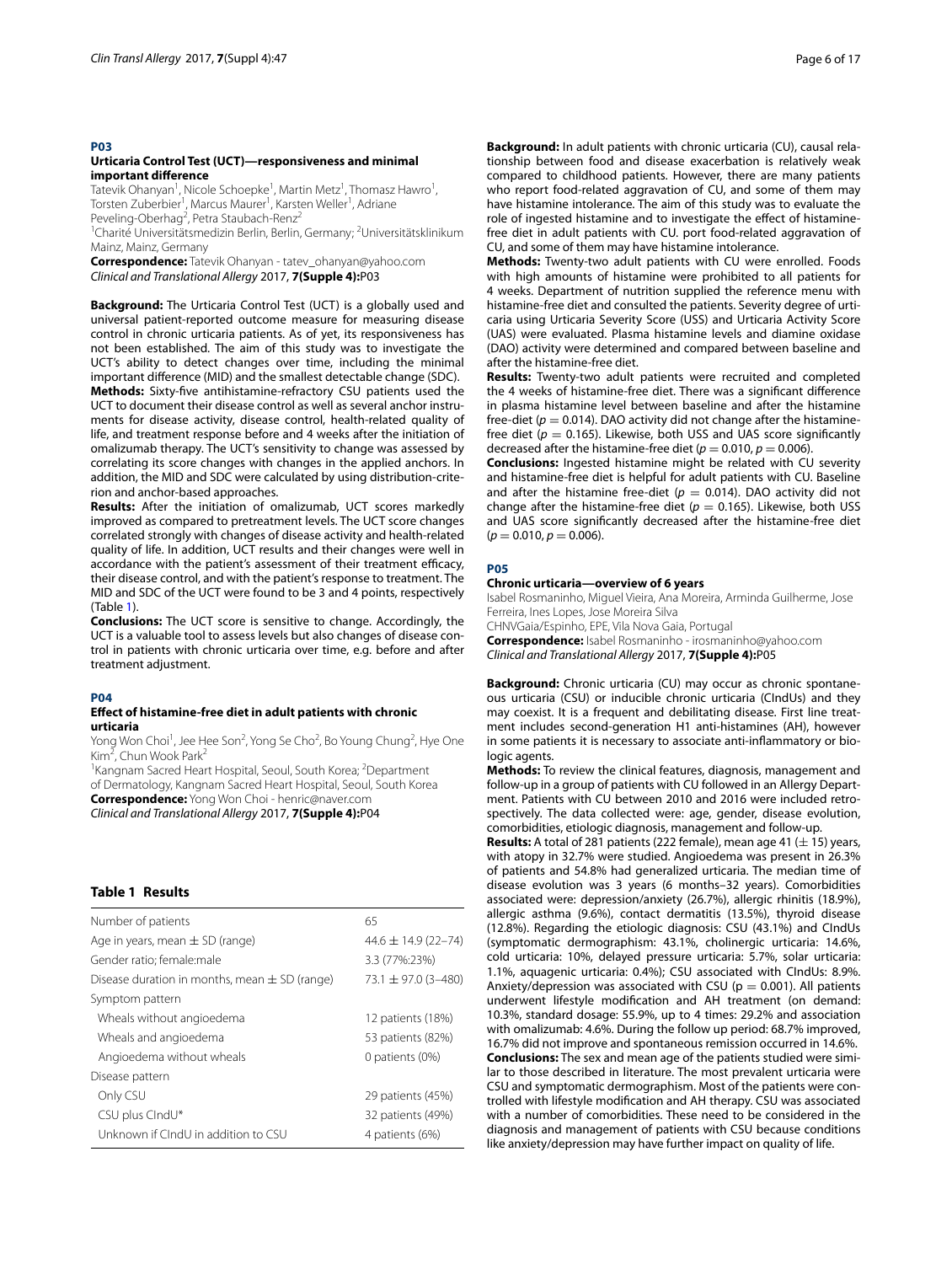## **P06**

#### **Cutaneous lupus as a diferential diagnosis in chronic urticaria: a case report**

Nathalie Depreux, Clara Padró, Sira Miquel, Yanina Jurgens, Albert Roger Hospital Germans Trias i Pujol, Badalona, Spain

**Correspondence:** Nathalie Depreux ‑ nathalie.depreux@hotmail.es *Clinical and Translational Allergy* 2017, **7(Supple 4):**P06

## Withdrawn

# **P07**

#### **Face swelling: angioedema or wells syndrome? A case report**

Alessandra Arcolaci, Nicola Vaccargiu, Margherita Deidda, Davide Firinu, Stefano Del Giacco

Department of Medical Sciences Clinical Allergology and Immunology University of Cagliari, Cagliari, Italy

**Correspondence:** Alessandra Arcolaci ‑ alessandra.arcolaci@gmail.com *Clinical and Translational Allergy* 2017, **7(Supple 4):**P07

**Background:** Wells syndrome (WS), also called eosinophilic cellulitis, is a rare disease, characterized by infltrated plaques that may initially present as urticaria or cellulitis, tissue eosinophilia and blood eosinophilia (15–67%). The etiology of WS remains uncertain, have suggested possible associations with triggering factors and reactive forms to oncological, autoimmune and infectious disorders.

**Methods:** Female, 59 y-o, Hashimoto Thyroiditis. From about 1 year history of face and neck angioedema associated with recurrent herpes labialis and abnormal reaction to insect bite. Allergy and immunological screen negative. Due to the persisting of a swelling in the right submandibular region and increased infammation markers, he admitted. ESR 91 mm, CRP 6.4 mg/l, WBC 6.3  $\times$  10<sup>3</sup>/μl, EOS 0.3  $\times$  10<sup>3</sup>/μl-5%, LDH 501 UI/l, IgG 2.624 mg/dl, no monoclonal gammopathy, IgEtot 4.124 KU/l, C3, C4 e C1INH normal, ANA 1:160, ENA negative. Papular itchy lesions on the extremities, submandibular lymphadenopathy, no systemic symptoms. The cutaneous biopsy showed difuse eosinophilic infltrate with fame fgures in the dermis and subcutaneous tissue, suggestive of WS. On neck US multiple enlarged matting nodes without hilum in cervical and submandibular region. The neck-chest-abdomen CT scan confrmed a generalized lymphadenopathy and the node biopsy was suggestive for chronic lymphocytic leukemia. After the discharge, the patient showed a reactivation of herpes labialis associated with swelling of the lower lip till the submandibular right region that, due to the WS diagnosis, can be considered like an abnormal eosinophilic response to an infectious agent rather than a manifestation of acquired angioedema. In fact it solved with an adequate antiviral therapy.

**Results:** In case of WS, due to the possible association with severe diseases like lymphoproliferative disorders, a thorough clinical evaluation becomes mandatory. Some authors believe that skin lesions may be a local hypersensitivity reaction triggered by a number of causative agents like viral infections or insect bites. In case of hematologic malignancy herpes viruses can reactivate with severe complications rather than abnormal local edema. The treatment is the one of the underlying disease.

**Conclusions:** The correlation between clinical and histopathologic fndings permitted to achieve the diagnosis of WS associated to a lymphoproliferative disorders. WS, due to the polymorphic clinical presentation and relative rarity, is a diagnostic challenge for the clinician.

**Consent to publish** Written informed consent was obtained from the patient involved in this study.

# **P08**

#### **Practice comparison study: management of chronic spontaneous urticaria**

Ekaterina Minkina<sup>1</sup>, Ekaterina Burova<sup>2</sup>, Michael Rudenko<sup>3</sup> <sup>1</sup>I.M. Sechenov First Moscow State Medical University Russia, Moscow, Russia; <sup>2</sup>Bedford Hospital NHS, Bedford, United Kingdom; <sup>3</sup>London Allergy and Immunology Centre, London, United Kingdom

**Correspondence:** Michael Rudenko ‑ rudenko\_michael@yahoo.com *Clinical and Translational Allergy* 2017, **7(Supple 4):**P08

**Background:** The prevalence of CSU in the population ranges from 0.5 to 1% and the duration of the disease is generally 1–5 years, but is likely to be longer in more severe cases (1). While the pathogenesis of CSU has been extensively investigated, no theory has been conclusively proven, and a combination of mechanisms may play a role. Vasoactive mediators released from mast cells and basophils play a key role in the pathogenesis of CSU. Histamine acts on H1 receptors (85%) and H2 receptors (15%) in the skin (2).

**Methods:** We compared treatment outcomes of twenty randomly selected adult patients with СSU in Russia and in the UK. Treatment was done according to the local guidelines. Treatment with licensed doses of non-sedating  $H_1$  - antihistamines relieves symptoms effectively in < 50% of patients. Although guideline-recommended updosing up to fourfold increases symptom control in many patients, a substantial number of patients have only little benefit from  $H_1$  - antihistamines (1).

**Results:** In Russia Levocetirizine was used and only 25% of patients showed signifcant improvement with a dose of 5 mg. In the remaining group of the patients the dose was increased, but unfortunately 40% of patients achieved insufficient control of their symptoms. In the UK on the licensed dose of Rupatadine 10 mg full control was achieved in 30% of cases, but 15% of patients after up-dosing and addition of Montelukast 10 mg in line with NICE guidelines had UAS7 of more than 28, and were enrolled on anti-IgE treatment.

**Conclusions:** A 25% diference in the number of patients who achieved acceptable control of symptoms with H1 antihistamines in Russia vs UK might be explained by biases in the severity of cases referred to clinics, brand of antihistamine used as frst line treatment based on local polices and possibly geographical factors.

#### **References**

1. Maurer M, et al. Allergy 2011;66(3):317–30.

2. Labrador-Horrillo M, et al, Drug Des Dev Ther. 2015;9: 4909–15.

#### **Poster discussion session. Topic 2: Atopic dermatitis**

# **P09**

**Netherton syndrome**

Kaja Julge<sup>1</sup>, Terje Kukk<sup>2</sup> <sup>1</sup>Children's Clinic of Tartu University Hospital, Tartu, Estonia; <sup>2</sup>Dermatology Clinic of Tartu University Hospital, Tartu, Estonia **Correspondence:** Kaja Julge ‑ kaja.julge@kliinikum.ee

*Clinical and Translational Allergy* 2017, **7(Supple 4):**P09

**Background:** Netherton syndrome is rare autosomal recessive hereditary ichthyosiform disease. The classical triad of clinical features includes ichthyosis, hair shaft abnormalities and atopic diathesis.

**Methods:** The authors present the case of a 14-years old girl with the Netherton syndrome (molecular genetic diagnosis SPINK5 c.1048C > T p.R350X and c.2098G > T p.G700X). She has ichthyosis, bamboo hair (*trichorrhexis invaginata*), atopy: multi-sensitized, allergic rhinitis, asthma and has had once anaphylaxis due to eating fsh.

She was born from the 3rd pregnancy/3rd delivery at  $37w + 5d$ (3100 g, 50 cm). Her 4 years older brother is healthy but her sister had ichthyosiform erythrodermia and died in 1994 at two months of age due to sepsis. Our patient had in newborn period oedematous skin, erythrodermia, problems with thermoregulation, dehyratation, metabolic acidosis, bacterial infection and she was living in the couveuse with high temperature and humidity for the frst weeks of life.

**Results:** She has growing slowly, her weight is 43 kg (3–10 percentile) and height 153 (3–10 percentile).She has been active, communicative and has had good results in the studies. Her skin disease has been more or less under control, she has severe allergy against fsh, house dust mitmes and pollens. Her asthma is well controlled, her spirometry (FEV 1–119%) and FeNO (7–17 ppb) results are very good. She has had low level of B lymphocytes (CD19+) 3.7% (14–44), 101 (200–2100) and extremely high values of IgE, maximal value at 4 years 11532 kU/L, at 14 years 4732 kU/L. She is sensitised against many foods, house dust mitmes, epidermal allergens, pollens. The highest IgE antibodies levels: *D. pteronyssinus* 649 kU/L, *D. farinae* 517 kU/L, mix of fshes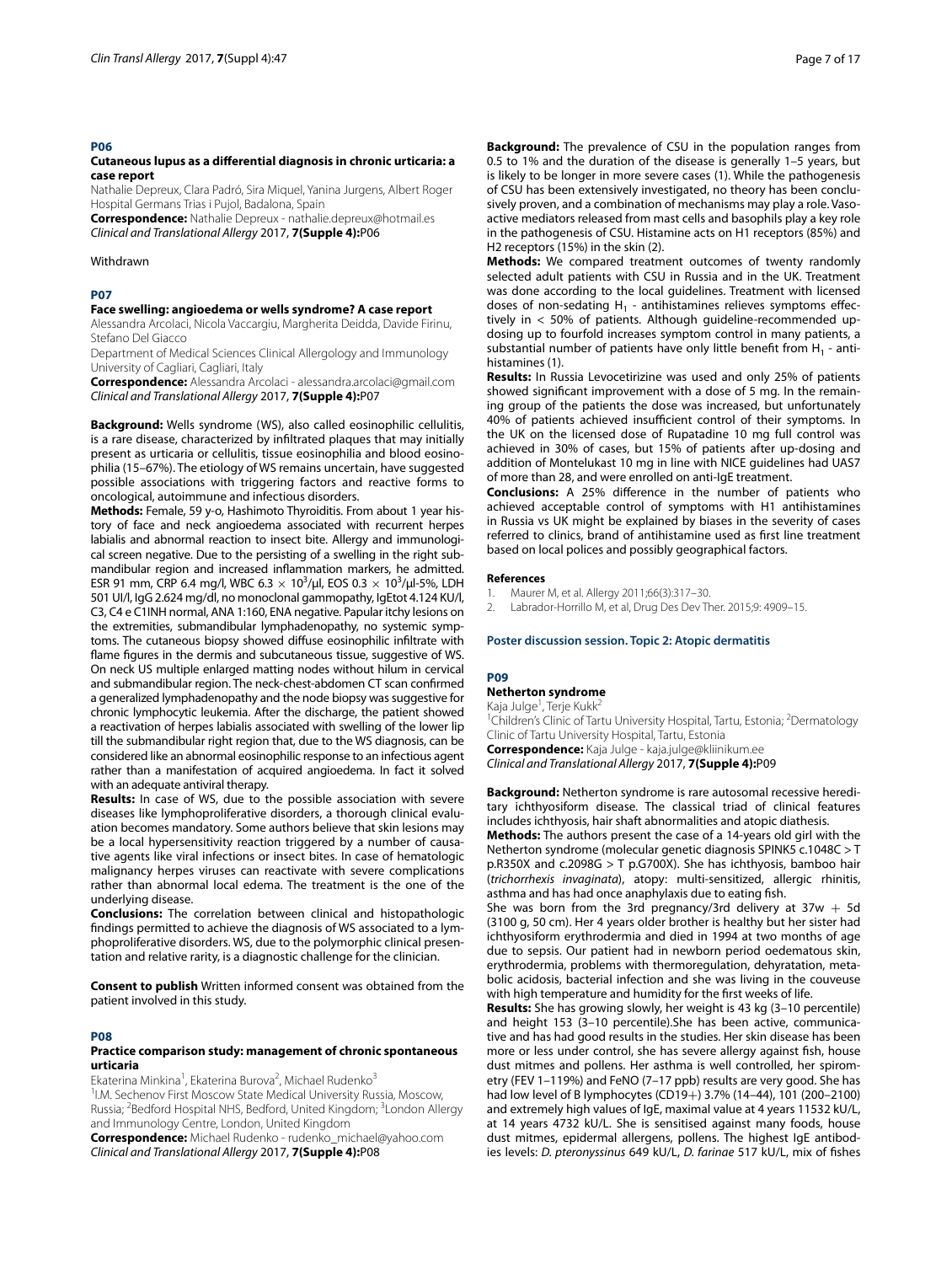224 kU/L, birch 262 kU/L, mix of grasses 92 kU/L, rye flour 123 kU/L, oat four 125 kU/L. Component resolved diagnostics has been done. Very high value of IgE against paralbumin (38 ISU-E) is the reason why she is extremely sensitive against all fshes. She has always available adrenaline autoinjector. High level of IgE against arginine kinase (11 ISU-E) is related to the sensitivity against shrimps and other crustaceans. The IgE level against timothy allegen Phl p2 is 123 ISU-E and IgE against birch allergen Bet v1 is 60 ISU-E. Therefore spring and summer months are the seasons full of sufering and she needs antihistamines almost every day. The list of products she can eat is not long.

**Conclusions:** It is possible to have active life with severe disease.

**Consent to publish** Written informed consent was obtained from the guardians of the patient involved in this study.

# **P10**

#### **The efficacy of allergen specific immunotherapy in atopic dermatitis patients**

Sonila Dauti<sup>1</sup>, Esmeralda Shehu<sup>2</sup>

<sup>1</sup> Hospital of Kavaja, Kavaje, Albania; <sup>2</sup> Regional Hospital of Durres, Durres, Albania

**Correspondence:** Sonila Dauti ‑ sonila\_dauti@yahoo.com *Clinical and Translational Allergy* 2017, **7(Supple 4):**P10

**Background:** Atopic dermatitis (AD) is a chronic infammatory skin disorder resulting from the interactions of: genetic factors, immune dysfunction, exposure to allergens and infectious agents and defciencies in skin barrier function. Allergen specifc immunotherapy (AIT) has been the only relevant treatment of IgE - mediated allergic diseases resulting in an immune deviation. But its use in AD treatment is still debatable. We aimed to evaluate the clinical efficacy of AIT in AD patients sensitized to aeroallergens.

**Methods:** We included in this study 26 patients from January 2015, suffering from moderate to severe AD, accompanied by allergic upper respiratory symptoms. This group of patients was allergic to house dust mites or grass pollen allergens. They were all treated with subcutaneous AIT with conventional schemes.

**Results:** After 2 years of treatment with AIT we observed a notable clinical improvement of their dermatitis. Moreover we found a signifcant reduction of SCORAD index, 50% reduction in SCORAD at the end of frst year and, 65% reduction at the end of the second year. A notable improvement, defned as a SCORAD reduction of > 67.6%, was observed in severe atopic dermatitis patients and 56% in moderate AD patients respectively. In 5 patients SCORAD values improved slightly. Also, rhinitis symptoms and their quality of life improved signifcantly. **Conclusions:** Our study confrmed that AIT in moderate to severe AD patients sensitized to aeroallergens can be a safe alternative treatment of AD.

# **P11**

#### **Specifc immunotherapy in an adult with severe atopic dermatitis: case report**

Simona Kasinskaite, Brigita Sitkauskiene Department of Immunology and Allergology, Lithuanian University of Health Sciences, Kaunas, Lithuania

**Correspondence:** Simona Kasinskaite ‑ simonaityte@gmail.com *Clinical and Translational Allergy* 2017, **7(Supple 4):**P11

**Background:** Atopic dermatitis (AD) - is a common chronic infammatory disease of the skin with multifactorial pathogenesis. It is considered that pathogenesis involves damage of the skin barrier which could be followed by an allergen sensitization via transepidermal penetration and lead to the enhanced Th2 response. Allergen specifc immunotherapy (ASIT) is the only pathogenetically relevant treatment of IgE-mediated diseases. However, the use of ASIT in patients with atopic dermatitis remains controversial.

**Methods:** A 22 year-old woman attended to our department in October 2016 with a severe fare-up of atopic dermatitis. Her skin was very dry, with an erythematous maculopapular rash, plaques and lichenifcation on her upper extremities, trunk, neck and face. SCORAD index was estimated of 74 score. This worsening of her skin condition was continuing for a 2 year period, even following treatment consisting of emollients, topical glucocorticosteroids and oral antihistamines. Her relevant history included symptoms of atopic dermatitis from her childhood accompanied by the allergy to egg white. At that point, her skin problems were controlled only with emollients and diet, sometimes including topical glucocorticosteroids. Later, atopic dermatitis was in remission from 4 until 20 years old. During this period allergic rhinitis was diagnosed at the age of 13 due to sensitization to house dust mites. She had mild episodic symptoms of watery rhinitis, which was treated with oral antihistamines. At the age of 20 pruritic skin rash appeared all over her body, mainly on the trunk, arms, neck and face. After 2 years of treatment without any good efect, she came to our clinic for a consultation. The workup showed a normal total serum immunoglobulin E concentration, skin prick test was positive to house dust mites. Because she was highly sensitized to house dust mites, a decision was made to use subcutaneous specifc immunotherapy with house dust mite allergoids using standard scheme.

**Results:** From the second month of ASIT, the patient reported an obvious improvement on her symptoms, reducing the necessity of topical corticosteroids and oral antihistamines. SCORAD index was estimated of 28 score.

**Conclusions:** This clinical case shows significant efficacy of allergen specifc immunotherapy for the treatment of our patient with AD. The effectiveness of ASIT for severe atopic dermatitis is encouraging, especially in the cases when severe atopic dermatitis do not properly respond to conventional treatment.

**Consent to publish** Written informed consent was obtained from the patient involved in this study.

# **P12**

#### **Mycosis fungoides—the importance of a prolonged follow‑up**

Ana Castro Neves, Ana Moreira, Isabel Rosmaninho, José Moreira Da Silva Centro Hospitalar de Vila Nova de Gaia/Espinho, Vila Nova De Gaia, Portugal

**Correspondence:** Ana Castro Neves ‑ ananeves6@hotmail.com *Clinical and Translational Allergy* 2017, **7(Supple 4):**P12

Withdrawn

#### **P13**

# **Interpretation of ImmunoCap ISAC results in 7 years old girl with severe refractory atopic dermatitis**

Nino Mchedlishvili, Tamar Abramidze, Maia Gotua Center of Allergy and Immunology, Tbilisi, Georgia **Correspondence:** Nino Mchedlishvili ‑ ninomchedlishvili@yahoo.com *Clinical and Translational Allergy* 2017, **7(Supple 4):**P13

**Background:** Component resolved diagnosis (CRD), such as ImmunoCap ISAC technique, allow the determination of serum levels of IgE directed against specifc allergen components and, as a result, a more detailed evaluation of IgE responses in complex cases of patients, who experience severe or atypical symptoms. The Correct interpretation of the results of CRD is essential for proper management of patients. The potential role of CRD in circumstances such as identifcation of culprit food allergens in case of polysensitization, as well as evaluation of the necessity of allergen immunotherapy, etc was assessed.

**Methods:** Case presentation of severe refractory atopic dermatitis.

**Results:** A 7 years old girl was admitted with a 5-years history of severe Atopic Dermatitis. She also sufered from rhinitis and recurrent wheezing associated with pollination season. Despite treatment severe refractory atopic dermatitis was presented. There was an episode of severe acute urticaria after salmon consumption. Due to many episodes of self-reported food allergy, patient was restricted in consumption of many products including milk, egg, fsh, etc. Presence of pets at home from the frst year of life was reported by patient's parents during the collection of information for medical history. In order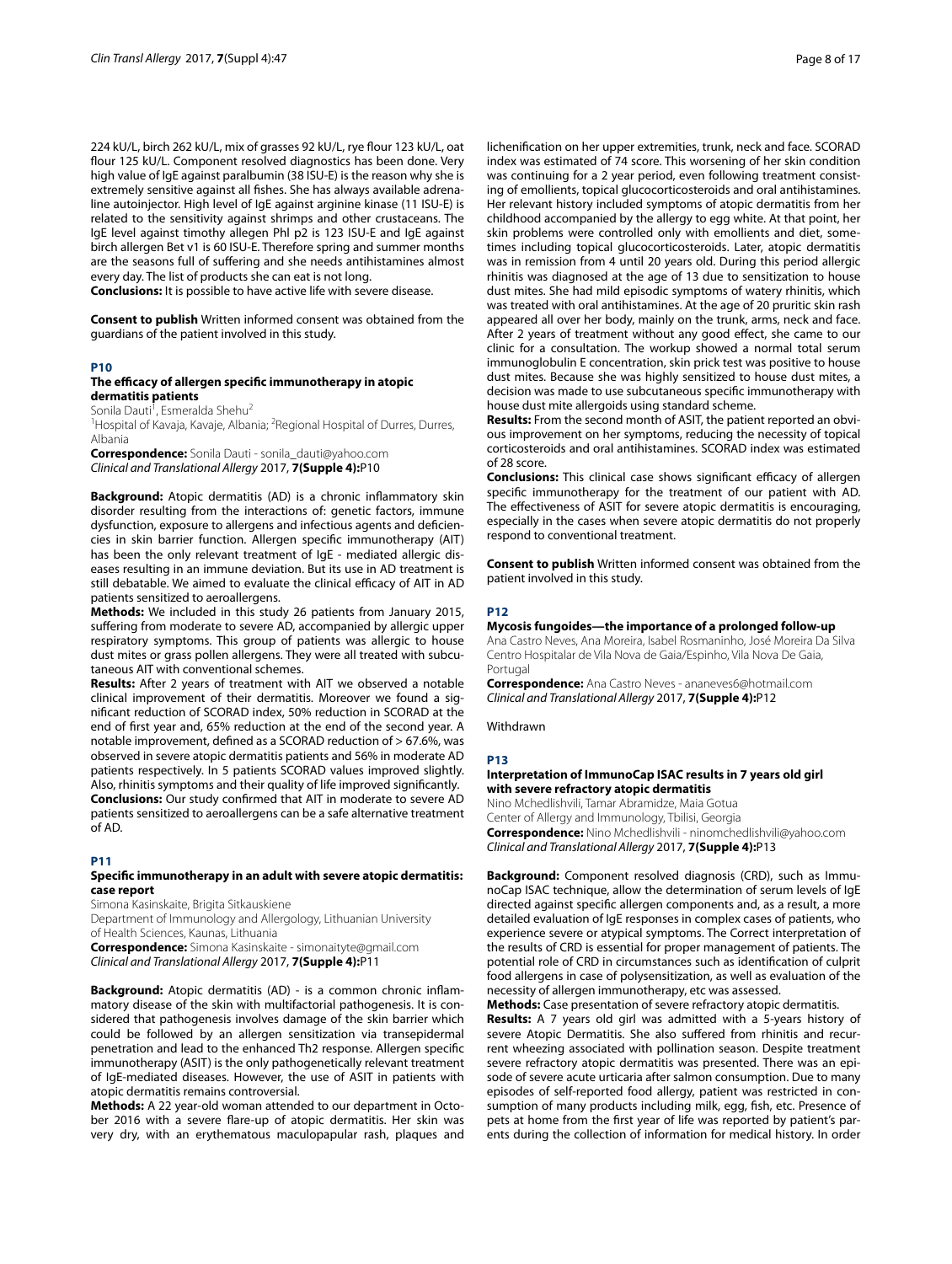to reveal the main allergens of possible poly-sensitization and crossreactivity for this particular case the ImmunoCAP ISAC component test was used.

**Conclusions:** There are several conclusions based on the result of ImmunoCap ISAC. The results of the test revealed the hypersensitivity to Kiwi and Cod. High levels of sIgE to fsh parvalbumin, a major fish allergen and a marker of cross-reactions between different species of fsh, and anaphylactic reaction (acute urticaria) of patient to salmon suggest that in this case strict avoidance of fsh is recommended. This patient should carry adrenaline auto-injector for prevention of anaphylactic complications. Very high levels of sIgE to rFel d 4 Lipocalin suggest, that the patient should avoid contact with furry animals (Table [1](#page-8-0)). Patient changed the house, with no presence of cat and other pets and her skin condition signifcantly improved. Dermatitis was relieved, quality of life improved. The consumption of dairy products was successfully started without complications. Due to clinical symptoms and high levels of sIgE to Ragweed and Timothy grass specifc immunotherapy is recommended.

**Consent to publish** Written informed consent was obtained from the guardians of the patient involved in this study.

**Poster discussion session. Topic 3: Contact dermatitis ‑ Group A**

#### **P14**

#### **Systemic allergic contact dermatitis from nickel still exists in Europe!**

Marléne Anne Inger Isaksson, Maria Nilsson

Department of Occupational and Environmental Dermatology, Skane University Hospital, Malmö, Sweden

**Correspondence:** Marléne Anne Inger Isaksson ‑ marlene.isaksson@ med.lu.se

*Clinical and Translational Allergy* 2017, **7(Supple 4):**P14

**Background:** Systemic allergic contact dermatitis is a condition in which a systemic administration of a hapten in persons with contact sensitivity to the hapten leads to either clinically characteristic features or to a rash clinically indistinguishable from other types of contact

# <span id="page-8-0"></span>**Table 1 Results**

| Allergen source           | Allergen component           | Level of specific IgE<br>$(ISU-E)$ |  |
|---------------------------|------------------------------|------------------------------------|--|
| Cod                       | rGad c1 parvalbumin          | 11                                 |  |
| Kiwi                      | nAct d1 Cysteine<br>protease | 3.1                                |  |
| Timothy grass             | rPhI p 1 Grass group 1       | 14                                 |  |
|                           | rPhl p 5 Grass group 5       | 15                                 |  |
|                           | rPhI p 6 Grass group 6       | 1.8                                |  |
| Japanese cedar            | nCry j 1 Pectate lyase       | 3.9                                |  |
| Ragweed                   | nAmb a 1 Pectate lyase       | 37                                 |  |
| Dog                       | rCan f 1 Lipocalin           | 6                                  |  |
|                           | rCan f 2 Lipocalin           | $\overline{4}$                     |  |
| Horse                     | rEqu c 1 Lipocalin           | 12                                 |  |
| Cat                       | rFel d 1 Uteroglobin         | 5.4                                |  |
|                           | rFel d 4 Lipocalin           | 15                                 |  |
| Mouse                     | nMus m 1 Lipocalin           | 2.3                                |  |
| Cross-reactive components |                              |                                    |  |
| Profilin                  |                              |                                    |  |
| <b>Birch</b>              | rBet v 2 Profilin            | 3.7                                |  |
| l atex                    | rHey b 8 Profilin            | 5                                  |  |
| Annual mercury            | rMer a 1 Profilin            | 2.7                                |  |

dermatitis. Flare-up of previous dermatitis, dermatitis on previously unafected skin, fexural dermatitis, or the Baboon syndrome may be seen. Three cases are presented. (1) A 20-year-old non-atopic male with a 4-month history of recurrent and pruritic eczematous lesions on arms, abdomen, and back. The patient had just returned from a trip to Asia when skin lesions appeared. Despite topical treatment with a potent corticosteroid and internal corticosteroids the eczema waxed and waned. He was eventually sent to us for patch testing. (2) A 22-year-old atopic female with a history of atopic eczema since childhood. Six months prior to presentation eczema started next to the umbilicus. Since then fares of pruritic eczema on arms, legs, and back. Despite topical corticosteroids the eczema continued. (3) A 15-yearold non-atopic female with a 6-month history of eczema next to the umbilicus, in the neck, and on the left shoulder.

**Methods:** Patch testing was carried out with the Swedish baseline series (based on the European baseline series but supplemented with other sensitizers) and an extended baseline series. Patch tests were removed after 48 hrs. and readings were performed on day (D)4 and D7.

**Results:** Strong positive reactions (+++) were observed to nickel 5.0% pet. in all 3 cases. All 3 had worn metal belt buckles next to the umbilicus. All belts had been purchased in Sweden. All buckles were positive when tested to the dimethylglyoxime test. No relapse was seen after the patients ceased to use the culprit metallic objects.

**Conclusions:** The release of nickel ions from metallic objects in close skin contact is regulated in the EU. If an object leaches nickel ions and an eczema develops at the skin site of exposure to this object, a systemic exposure from the absorption of nickel ions in the area of the dermatitis is possible and this is thought to explain the clinical picture. Avoidance of prolonged skin contact with the nickel-releasing alloys will then result in clearance of the systemic dermatitis as seen in these 3 cases.

**Consent to publish** Written informed consent was obtained from the patients involved in this study.

# **P15**

#### **Patch testing update: the latest changes in the European baselines series**

Jose Luis García-Abujeta<sup>1</sup>, Leticia De Las Vecillas Sánchez<sup>2</sup>, Mónica Antón Gironés<sup>3</sup>, Carlos Hernando De Larramendi Martínez<sup>1</sup>, Javier Montoro Lacomba<sup>4</sup>, Sandra Vicario García<sup>1</sup>, Fernando Rodríguez Fernández<sup>2</sup> <sup>1</sup> Hospital Marina Baixa, Villajoyosa, Spain; <sup>2</sup> Hospital Universitario Marqués de Valdecilla, Santander, Spain; <sup>3</sup>Hospital Universitario del Vinalopó, Elche, Spain; 4 Hospital Arnau de Vilanova, Valencia, Spain

**Correspondence:** Jose Luis García‑Abujeta ‑ jlgabujeta@coma.es *Clinical and Translational Allergy* 2017, **7(Supple 4):**P15

**Background:** Baselines Series (BS) of patch tests are the main tools used to diagnose patients with contact dermatitis (CD). While there is a standardized EU BS, many countries use their own specifc BS. Most of the contact allergens are common in the European and the countryspecifc BS but there are diferences in their concentrations and haptens that are exclusive in some of them. Evolution of BS is guaranteed by the continuous introduction if new substances and studies on CD show the rise and fall of allergens. In 2015 we studied the diferences between the available EU BS. The purpose of this work is to evaluate the changes in the EU BS for the last two years.

**Methods:** Comparison of EU and national European BS published in 2015 with the 2017 version: Belgian (BE), British (BR), Finnish (FI), German (GE), Hungarian (HU), Italian (IT), Polish (POL), Portuguese (POR), Spanish (SP) and Swedish (SW).

**Results:** In this period of time there were no changes in the 30 haptens of the EU BS. Eighty-fve haptens are involved in the diferent EU BS studied. The media of haptens in the EU countries BS was 30.8 (24 GE-41 BR) in 2015 and 32.3 (29 IT-41 BR) in 2017. Half of the national BS (BE, GE, IT, POR, SP) have been modifed. Nine allergens are still in all of the BS in 2017 (Formaldehyde, Methylisothiazolinone-Methylchloroisothiazolinone (MI-MCI), Fragrance mix I, Peru Balsam, Colophonium, Cobalt chloride, Nickel sulfate, Potassium dichromate and Thiuram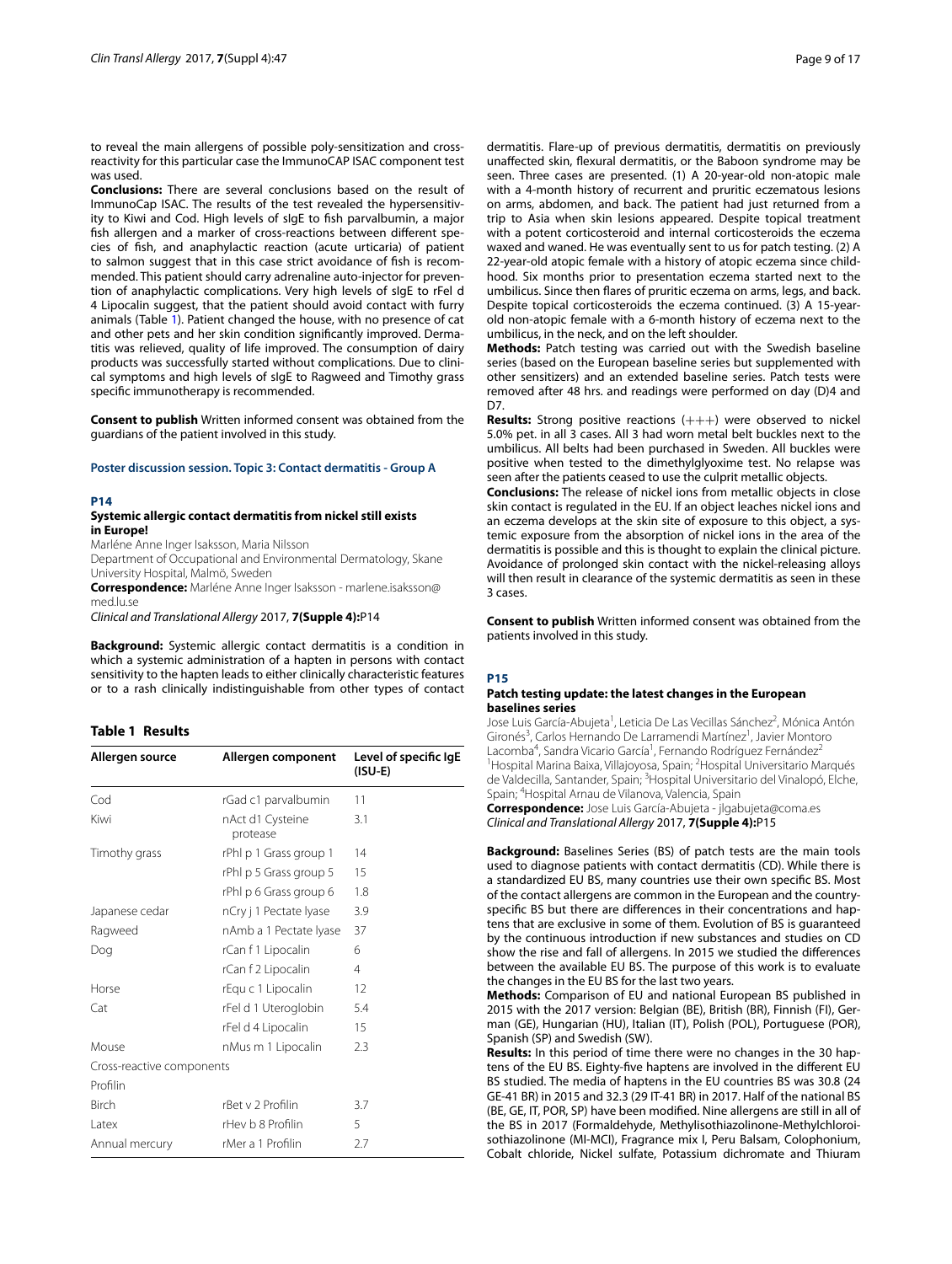mix) (10 in 2015). Twenty-nine haptens (8 news) are exclusive to a specifc-country BS: Thiourea mix (FI), Hydroperoxides of Limonene and Linalool (BE), Ylang-Ylang and Sandalwood oils (GE)… Mercury and Thiomersal are now present only in HU BS. MI is present in all European BS except in FI, HU and POR. Other emergent haptens found are: Sorbitan sesquioleate (GE, IT) and Textile dye mix (BE, IT, SW). Most of the changes of concentrations are related to preservatives: Formaldehyde (2) and MI-MCI (4).

**Conclusions:** A trend to increase the number of haptens in the European SB is observed. National diferences are high, with a smaller core of common haptens Our results show that BS are in continuous movement with the appearance of new epidemic, emergent and exotic haptens and the loss of "old friends" like mercury or thiomersal. Multicentre European studies carried out to improve the efficacy of patch testing in relation with higher (or lower) concentrations of allergens need a long period of time to be assimilated in the diferent BS.

#### **P16**

#### **Successful treatment of normocomplementemic urticarial vasculitis with IL‑1 receptor antagonist Anakinra: a case report**

Lorenzo Stefano Pelloni, Giovanni Gaspare Ferrari

Allergology and Clinical Immunology Unit of Dermatology Department of Ente Ospedaliero Cantonale, Regional Hospital of Bellinzona e Valli, Bellinzona, Bellinzona, Switzerland

**Correspondence:** Lorenzo Stefano Pelloni ‑ lorenzo.pelloni@eoc.ch *Clinical and Translational Allergy* 2017, **7(Supple 4):**P16

**Background:** Urticarial vasculitis is considered a rare clinical pathologic entity characterized by recurrent episodes of urticaria with the histopathological features of a leukocytoclastic vasculitis of the small vessels. The variability in the clinical presentation may be due to the presence or absence of hypocomplementemia. We describe a case of normocomplementemic urticarial vasculitis refractory to conventional therapies that was successfully treated with IL-1 receptor antagonist Anakinra.

**Case report:** A 49-year-old male patient, known for intrinsic asthma under control with Montelukast and inhaled corticosteroids, showed up in our consultation presenting since 2 weeks purpuric urticarial plaques at the lower and upper limbs and angioedema of the face. General practitioner already treated him with systemic antihistamines and prednisone. We stopped systemic corticosteroids and performed a skin biopsy with direct immunofuorescence. Laboratory tests showed physiological values for complements C1, C3 and C4, negative autoantibodies (cryogobulins, ANA, ENA, ANCA) and an elevated serum erythrocyte sedimentation rate (ESR) and C-reactive protein (CRP). A total body CT scan excluded neoplastic aetiology of urticaria. Waiting biopsy results we restarted and increased the dosage of systemic corticosteroids and antihistamines without any improvement. Histological results were suggestive for an urticarial vasculitis so started a systemic treatment with Dapsone 50 mg daily, rapidly stopped because of appearance of an haemolytic anaemia and increased CO-Haemoglobin. We tried a subcutaneous therapy with Omalizumab 300 mg every 4 weeks, but after 2 injections we didn't fnd any improvement. Finally we introduced Anakinra 100 mg daily, thanks to which we remarked a slowly improvement of skin lesions. After 6 weeks patient symptoms were in remission and he now benefts of this treatment since two years: he's still in remission and without any adverse efects.

**Conclusions:** IL-1 receptor antagonist Anakinra represents an efective treatment option for normocomplementemic urticarial vasculitis refractory to the conventional therapies or to Omalizumab. Treatment is safe and well tolerated by the patient and leads to complete and sustained remission within 4 to 6 weeks without relapse in the most cases

**Consent to publish** Written informed consent was obtained from the patient involved in this study.

# **P17**

# **Identifcation of potent allergens in 104 skin biopsies from allergic tattoo reactions**

Ines Schreiver<sup>1</sup>, Jorgen Serup<sup>2</sup>, Mitra Sepehri<sup>2</sup>, Nadine Dreiack<sup>1</sup>, Nils Dommershausen<sup>1</sup>, Lisa-Marie Eschner<sup>3</sup>, Peter Laux<sup>1</sup>, Andreas Luch<sup>1</sup> <sup>1</sup>German Federal Institute for Risk Assessment, Berlin, Germany; <sup>2</sup>Bispebjerg University Hospital, Copenhagen, Denmark; <sup>3</sup>Freie Universität Berlin, Berlin, Germany

**Correspondence:** Ines Schreiver ‑ Ines.Schreiver@bfr.bund.de *Clinical and Translational Allergy* 2017, **7(Supple 4):**P17

**Background:** Acutely occurring allergies are amongst the most severe side efects related to the ingredients of tattoo inks. Since tattoo associated allergens cannot be removed from dermal layers of the skin without invasive surgical methods, they may cause a severe threat to the respective patients. In the literature, allergic reactions to tattoos are by far most common with red color shades. However, the chemical origin of these colors is usually not reported and analytical evidence of the pigments in the skin or inks provided by the tattoo is not been given either. In former years, mostly inorganic pigments like iron oxides were used for red and yellow shades, thus bearing the risk of intradermal exposure to sensitizing elements such as Ni, Cd, Mn and Co. In the last decades, the use of highly light-fast and color brilliant organic pigments started to dominate the market.

Since the pigments themselves are insoluble in water, they are generally considered biologically inert. The allergen is suggested to be a hapten formed in the skin over time, possibly associated with pigment metabolites or other breakdown products. It is known that allergies might be induced by sunlight exposure or laser irradiation suggesting that a hapten might also derive from chemical decomposition of the pigment. Yet, no specifc haptens have been identifed so far. As a prerequisite for future regulation of tattoo pigments, harmful substances that bear the risk of allergy formation or other adverse reactions have to be identifed.

**Methods:** Here, we screened 104 skin biopsies of patients who have developed an allergy against their red to violet tattoo. Specimens were analyzed for potential sensitizing elements using inductivecoupled plasma mass spectrometry (ICP-MS). Organic pigments were identifed by matrix-assisted laser desorption/ionization time-of fight (MALDI-ToF)-MS/MS.

**Results:** About half of the samples contained Cr, Ni or both elements. Organic pigments in the samples belonged to the azo and quinacridone family and can be traced back to fve predominantly occurring pigments. The pigments themselves, their known decomposition products and extracts from sunlight simulation will be tested by the direct-peptide reactivity assay (DPRA) to identify the potentially sensitizing compounds.

**Conclusions:** As a long term goal, the reactive compounds should be patch-tested in patients to achieve an ultimate proof of the true kind of sensitizer(s).

#### **P18**

# **Airborne contact dermatitis due to diphencyprone**

Esozia Arroabarren, Catalina Vela, Marta Anda, Oscar Antonio Terry, Antonio Juan Rodriguez

Complejo Hospitalario de Navarra, Pamplona, Spain

**Correspondence:** Esozia Arroabarren ‑ esoziaa@yahoo.es *Clinical and Translational Allergy* 2017, **7(Supple 4):**P18

**Background:** Diphencyprone is a known contactant used for its sensitizing properties, for the treatment of *alopecia areata*. There have been a few reports of occupational allergy. We report 2 occupational cases of airborne dermatitis due to diphencyprone.

**Methods:** A 55-year and 40-year old women presented with a 1-year history of recurrent erythematous, itchy lesions in neck and ventral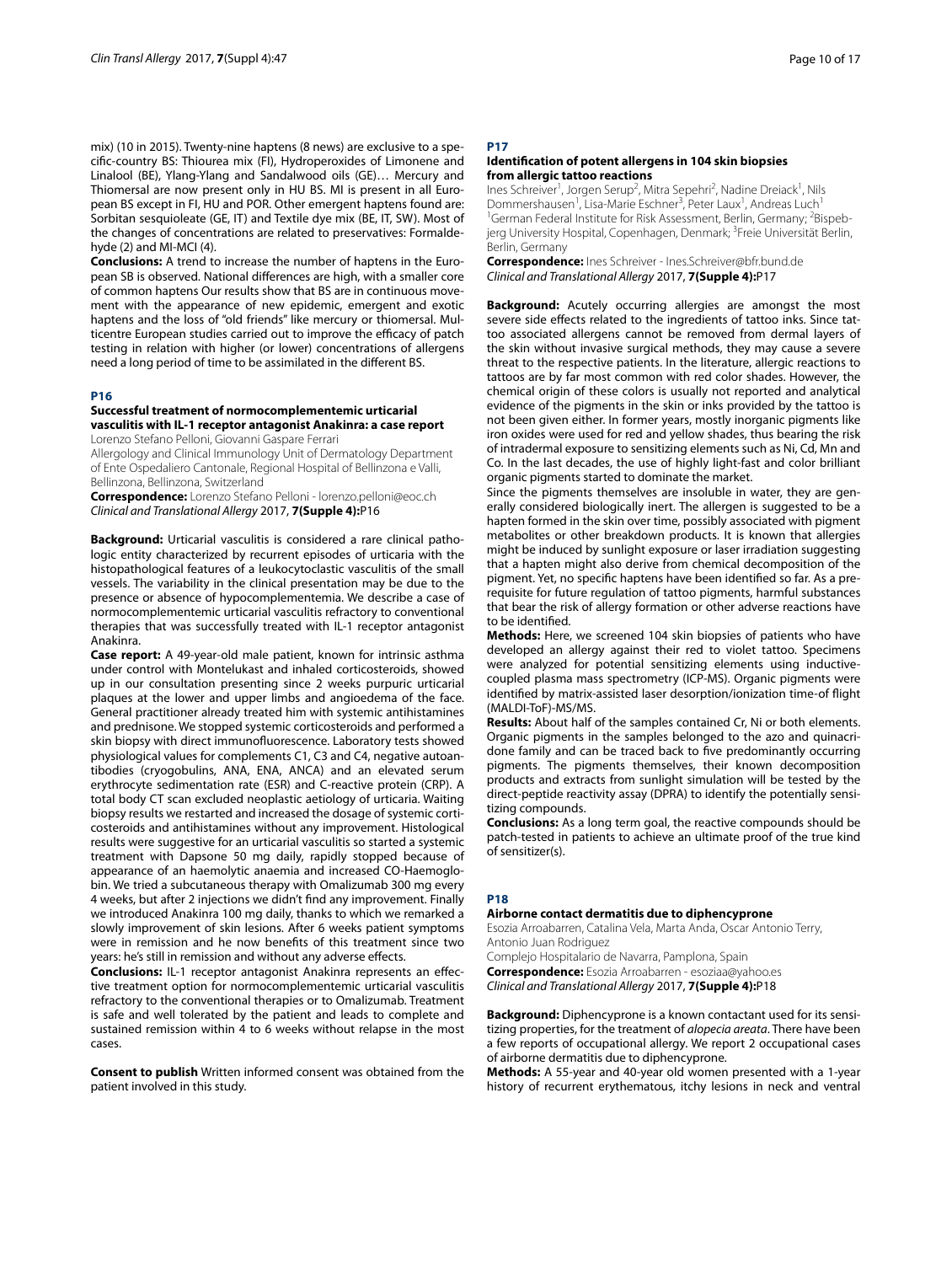area of both arms. Both denied desquamation or residual lesions. Patient 1 was asymptomatic during the holidays. Both patients related the symptoms with the exposure to dyphencyprone (both in case of direct contact or if other people manipulated it). Both worked in the magistral formulation area of the same pharmacy. Patient 1 was a technical laboratory assistant and patient 2 was a pharmacist. Protective measures implemented before symptom on-set included: white labcoats, FFP2 masks, nitrile gloves and paper hats). Besides, dyphencyprone, initially handled outside the laminar fow chamber, was subsequently handled in the flow chamber. Allergy work-up consisted of skin prick test with a battery of inhalant and food allergens, an alkali resistance test and patch tests. Patch tests were performed with standard sensitizers (ICDRG) and a battery containing the drugs manufactured in the pharmacy (levothyroxine, hydrocortisone, triamcinolone acetonide, dyphencyprone, gentamicin, urea, salicylic acid, gomenol, metoxalene, cobletasol propionate, retinoic acid, cyclophosphamide, latanoprost, simple syrup [sacarose and water], Propylene glycol, 2 syrup bases, anhydrous *lanolin*, inert excipient for capsules, triethanolamine, lather).

**Results:** Both patients tested positive for dyphencyprone 0.1% *pet* (blisters), 0.01% *pet*  $(++)$  and 0.001% *pet*  $(+)$ , and for nickel sulphate. Patient 1 also tested positive for primine (+). Patient 2 tested positive for peanut and *D. pteronyssinus*. Patients' symptom improved but did not disappear with the mentioned measures. Therefore, single-use, disposable protective avoidance measures were advised to improve its efficacy. Both have remained asymptomatic since then.

**Conclusions:** We report 2 cases of occupational allergy to dyphencyprone who needed to extreme avoidance measures for symptom resolution. Extreme precaution should be encouraged to handlers and users during manipulation to avoid further damage. Protective measures against airborne exposure should include protective work clothes, facial masks and dyphencyprone manipulation in a flow hood.

**Consent to publish** Written informed consent was obtained from the patients involved in this study.

# **P19**

#### **Propolis and thiomersal—important baseline patch test series allergens in Slovenia**

Mojca Bizjak, Nissera Bajrovic, Mihaela Zidarn, Renato Eržen, Peter Kopac, Nika Lalek, Mariana Paula Rezelj, Mitja Košnik

University Clinic of Respiratory and Allergic Diseases Golnik, Golnik, Slovenia

**Correspondence:** Mojca Bizjak ‑ mojca.bizjak@klinika‑golnik.si *Clinical and Translational Allergy* 2017, **7(Supple 4):**P19

**Background:** The current European baseline patch test series recommended by the European Environmental and Contact Dermatitis Research Group does not include propolis and thiomersal. According to the European Society of Contact Dermatitis guideline for diagnostic patch testing an allergen is suggested for inclusion in the baseline series when routine patch testing of patients with suspected contact dermatitis results in a proportion of contact allergy to the substance exceeding 0.5–1.0%, and when this allergen is ubiquitous and/or clinically highly relevant. Propolis is composed of beeswax, oils, pollen and other substances. Since propolis, colophonium, fragrance mix I (FMI), and *Myroxylon pereirae* have shared constituents cross-sensitization can occur. Our objective was to investigate whether propolis and thiomersal should remain in baseline patch test series in Slovenia.

**Methods:** Seven hundred and eighty-two patients with suspected contact dermatitis were routinely patch tested with our baseline patch test series allergens between January 2014 and December 2016. Propolis 10% in petrolatum and thiomersal 0.1% in petrolatum were included. Square plastic chambers on hypoallergenic tape were used. The patch tests were removed and read at D2 and again at D3 according to the International Contact Dermatitis Research Group recommendations. Positive patch test reactions fulflled the criteria of at least a one plus (+) reaction at D3.

**Results:** A total of 782 patients were patch tested. Eleven patients (1.4%) had a positive patch test to propolis (8 females and 3 males).

Out of these 11 patients, 5 (45.5%) were also sensitized to FMI, 8 (72.7%) to colophonium, and 5 (45.5%) to *Myroxylon pereirae*. None out of 11 propolis allergic patients reacted to propolis only. Positive patch test reactions to thiomersal were found in 26 out of 782 (3.3%) routinely patch-tested patients.

**Conclusions:** Propolis and thiomersal are important allergens and their inclusion in our baseline series is appropriate. Propolis is an ubiquitous allergen of local importance to Slovenia as a beekeeping nation. It has not yet been systematically determined whether an established contact allergy to propolis in our patients is attributable to cross-reactivity. A proportion of contact allergy to thiomersal exceeds 1.0% and it should therefore also be included in our baseline series.

#### **Poster discussion session. Topic 3: Contact dermatitis ‑ Group B**

# **P20**

#### **Allergic contact dermatitis to aluminium salts in routine childhood vaccinations**

Cathal Padraig O'Connor, Rosemarie Watson Our Lady's Children's Hospital Crumlin, Dublin, Ireland **Correspondence:** Cathal Padraig O'Connor ‑ cathaloconnor@umail.ucc.ie *Clinical and Translational Allergy* 2017, **7(Supple 4):**P20

**Background:** Childhood immunisations are an essential component of an effective public health strategy. Local side effects such as redness and induration are common, due to local infammation or haematoma formation. Aluminium phosphate or aluminium hydroxide are adjuvants frequently added to vaccines that potentiate the immune responses to an antigen and modulate it towards the desired immune responses. Aluminium sensitisation and contact allergy can occur after routine immunisation. The cases of four patients who developed varying reactions to the aluminium components of routine childhood vaccines are presented.

**Methods:** Patient 1 developed an erythematous nodule at the site of Bacille Calmette Guerin inoculation which resolved over months with some residual hyperpigmentation. Patient 2 developed pruritus in the days following vaccination with the Measles Mumps Rubella (MMR) and Haemophilus infuenza type B (HiB) immunisations at 13 months of age. Patient 3 developed a sterile abscess with subsequent induration and hyperpigmentation following the 6 in 1 (DTaP, IPV, HiB, Hep B) and Pneumococcal conjugate vaccine (PCV) at four months of age. Patient 4 developed a nodule on her thing subsequent to her MMR and PCV vaccinations, with delayed itch and hyperpigmentation several months after the vaccine.

**Results:** Patients were referred to various medical specialties including general practice, immunology, infectious diseases, dermatology, and general surgery. All patient received difering treatment regimens, including topical steroids. These patients are being followed up in light of the risk of antiperspirant allergy.

**Conclusions:** Allergy contact dermatitis to aluminium is uncommon as a complication of routine immunisation but must be considered in the diferential diagnosis of post vaccination local reactions.

# **P21**

# **Unusual case of allergic contact dermatitis to textile dyes**

Kotryna Linauskiene, Laura Malinauskiene

Vilnius University Hospital Santariškiu Klinikos, Center of Pulmonology and Allergology, Vilnius, Lithuania

**Correspondence:** Kotryna Linauskiene ‑ kotryna.lin@gmail.com *Clinical and Translational Allergy* 2017, **7(Supple 4):**P21

**Background:** Typical allergic contact dermatitis from textile dyes presents as acute or subacute dermatitis at sites of friction and in major skin folds. However, patients may present a varied clinical picture, including urticaria and difuse pruritus. Here we present a case of an atypical contact dermatitis from azo disperse dyes.

**Case report:** A 40-year-old female with no history of atopic dermatitis developed a pruritic eruption all over her body. During two years he was consulted by several dermatologists and their diagnoses were prurigo and dermatographic urticaria. Initial examination revealed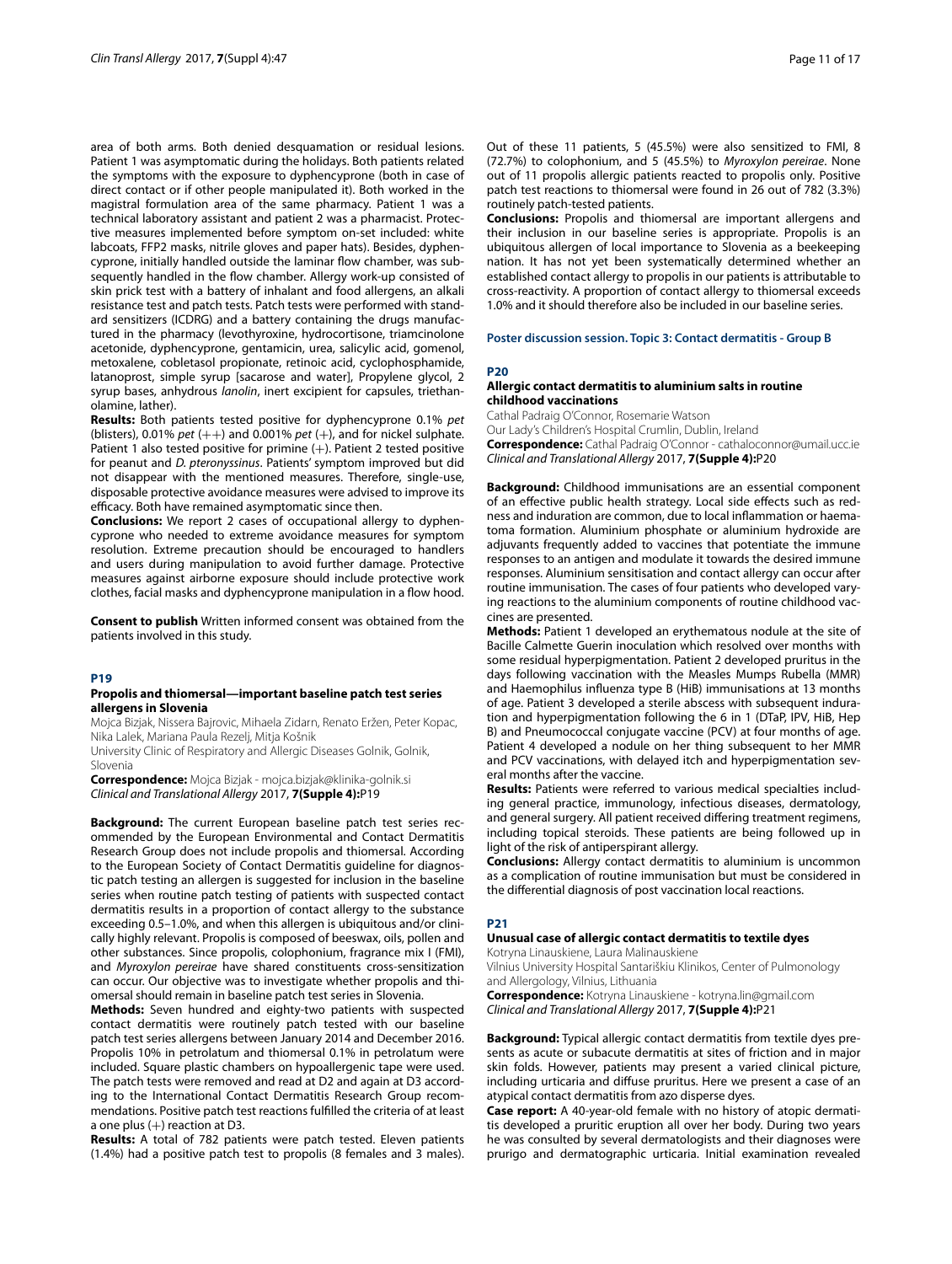infltrated erythematous papules with pronounced scratching marks on both arms, legs and abdomen. Despite topical corticosteroid, the lesions worsened and spread. Skin biopsy showed normal epidermis with lymphocytic infltration of the dermis consistent with urticarial reaction. When asked, the patient indicated that she had a contact dermatitis form hair dyes 7 years ago but still dyes her hair despite experiencing signs of scalp dermatitis. She is always dressed in black synthetic clothes. Patch testing was performed with the European baseline series and was positive to p-phenylenediamine, textile dye mix 6.6%, thiuram mix, cobalt chloride, nickel chloride (all  $3 +$ ) and neomycin sulphate (2 +). Of these reactions present clinical relevance was established only to p-phenylenediamine and textile dye mix. Avoidance of dark clothes made from synthetic fbers was recommended.

**Conclusions:** The diagnosis of textile dye contact dermatitis is often delayed because of unusual clinical presentation, and it is usually after patch testing that clothing is identifed as causative.

**Consent to publish** Written informed consent was obtained from the patient involved in this study.

# **P22**

#### **Allergic contact dermatitis (ACD) by clobetasol propionate and nicotinell patches**

Simoneta Hernández Reyes<sup>1</sup>, Sara Burillo Martínez<sup>2</sup>, Marta Prieto Barrios<sup>2</sup>, Ana María Delgado Marquez<sup>2</sup>, Javier Ortíz De Frutos<sup>2</sup>

<sup>1</sup> Allergy Department, Hospital Clínico San Carlos, Madrid, Spain; <sup>2</sup>Dermatology Department, Hospital 12 de Octubre, Madrid, Spain

**Correspondence:** Simoneta Hernández Reyes ‑ simonetahr@gmail.com *Clinical and Translational Allergy* 2017, **7(Supple 4):**P22

#### Withdrawn

# **P23**

# **Allergic contact dermatitis from calcipotriol**

Liesbeth Gilissen, Sara Huygens, An Goossens

University Hospitals KULeuven, Leuven, Belgium

**Correspondence:** Liesbeth Gilissen ‑liesbeth.gilissen@uzleuven.be *Clinical and Translational Allergy* 2017, **7(Supple 4):**P23

**Background:** Calcipotriol, a synthetic vitamin D analogue, is widely used for the topical treatment of psoriasis. It often causes irritation reactions, whereas allergic contact dermatitis is less common [1]. Six patients with allergic contact dermatitis from calcipotriol, of whom 2 men and 4 women, were seen in our tertiary patch test clinic between 1990 and 2016.

**Methods:** Patch tests were performed with the commercial preparation used by the patients (LEO Pharmaceutical Products, Ballerup, Denmark) and/or its ingredients, including calcipotriol (2 or 10 µg/ml in isopropyl alcohol). IQ Ultra® Chambers (Chemotechnique Diagnostics,

# <span id="page-11-0"></span>**Table 1 Results**

| Patient           | Lesion<br>location | <b>Patch test</b><br>with calcipo-<br>triol $2 \mu g/ml$ | <b>Patch test</b><br>with calcipo-<br>triol 10 µg/ml | <b>Patch test</b><br>with the<br>commercial<br>preparation |
|-------------------|--------------------|----------------------------------------------------------|------------------------------------------------------|------------------------------------------------------------|
| F 10 <sub>V</sub> | Hands              | $D2 - D4 +$                                              | NT                                                   | NΤ                                                         |
| F 49y             | Feet               | $D2 + D4 +$                                              | $D2 + D4 +$                                          | NT                                                         |
| F 59y             | Scalp              | $D2$ ?, $D4 +$                                           | NT                                                   | $D2 + D4 +$                                                |
| F 50y             | Feet               | $D2 + D4 +$                                              | NT                                                   | NT                                                         |
| M 26y             | Hands and<br>feet  | $D2 - D3 +$                                              | NT                                                   | D <sub>2</sub> NR, D <sub>4</sub> + +                      |
| M 32y             | Hands and<br>feet  | $D2 + D3 +$                                              | NΤ                                                   | $D2 + D3 +$                                                |

Vellinge, Sweden) were used and readings were scored according to the ESCD patch-testing guideline [2].

**Results:** For all six patients, allergic contact dermatitis was confrmed by at least one positive patch-test reaction (Table [1](#page-11-0)). In all cases, the lesions improved following substitution of the therapy by topical corticosteroids and/or oral medication.

**Conclusions:** When topical treatment with calcipotriol fails to improve or even worsens the existing lesions, calcipotriol contact allergy should be ruled out. In order to avoid irritant patch test reactions, a concentration of 2 µg/ml in isopropyl alcohol is the most suitable, and in unclear cases, a repeated open application test (ROAT) should be performed [3]. According to the literature, patients sensitized to calcipotriol may tolerate topical therapy with other vitamin D analogues, in particular tacalcitol [4].

#### **References**

- 1. Fowler J. Allergic and irritant contact dermatitis to calcipotriol. Am J Contact Dermat. 1999;10:78–80.
- 2. Johansen JD, Aalto-Korte K, Agner T, et al. ESCD guideline for diagnostic patch testing—recommendations on best practice. Contact Dermat. 2015;73:195–221.
- 3. Frosch P, Rustemeyer T. Contact allergy to calcipotriol does exist. Contact Dermat. 1999;40:66–71.
- 4. Zollner T, Ochsendorf F, Hensel O, et al. Delayed-type reactivity to calcipotriol without cross-sensitization to tacalcitol. Contact Dermat. 1997;37:251–2.

# **P24**

# **"No angry back" revisited**

Marléne Anne Inger Isaksson, Maria Nilsson

Department of Occupational and Environmental Dermatology, Skane University Hospital, Malmö, Sweden

**Correspondence:** Marléne Anne Inger Isaksson ‑ marlene.isaksson@ med.lu.se

*Clinical and Translational Allergy* 2017, **7(Supple 4):**P24

**Background:** The term 'angry back syndrome' (ABS) was coined by Mitchell in 1975. It was stated that a strong positive patch test reaction could create an 'angry back' which becomes hyper-reactive to other patch test challenges. Usually marginal irritants may become "positive". A 74-year-old atopic male had grommets inserted bilaterally 15 years prior to presentation and due to secretion through the tubes a chronic otitis externa developed with intermittent severe itching. His hearing aids made the problem even worse. He was referred to us because of suspicion of contact allergy to the hearing aid.

**Methods:** Patch testing was carried out with the Swedish baseline series (based on the European baseline series but supplemented with other sensitizers), an extended baseline series, a corticosteroid series, the grommets "as is", and as ethanol and acetone extracts. Patch tests were removed after 48 hrs and readings were performed on day (D)4 and D7.

**Results:** Positive reactions were noted to 18 diferent test preparations on D4, 7 of which were  $+++$ , and  $5++$ . On D7 14 positive reactions were noted, none of which were  $+++$  and 8 of which were  $++$ . Additional positive tests were noted to 7 preparations, 5 of which were to corticosteroids, and one each to methylisothiazolinone and colophony. Hydrocortisone-17-butyrate was one of the positive tests  $(+)$ .

**Conclusions:** In the present case only the 18 separate tests were positive with completely normal-looking skin between, speaking against ABS. Former clinical relevance was noted to *Myroxylon pereirae*, tixocortol pivalate, hydrocortisone, Amerchol L 101, and disperse dye mix. Colophony, aluminum, and hydrocortisone-17-butyrate were considered to have present relevance. The patient used a solution for his ears intermittently containing hydrocortisone-17-butyrate, which was considered the only culprit allergen regarding the chronic otitis externa. No relevance was found for gold, nickel, para-phenylenediamine, formaldehyde, cain mix II, methyldibromo glutaronitrile, diphenylguanidine, propylene glycol, carba mix, methylchloroisothiazolinone/methylisothiazolinone, methylchloroisothiazolinone, methylisothiazolinone, linalool oxidized, limonene oxidized, alclometasone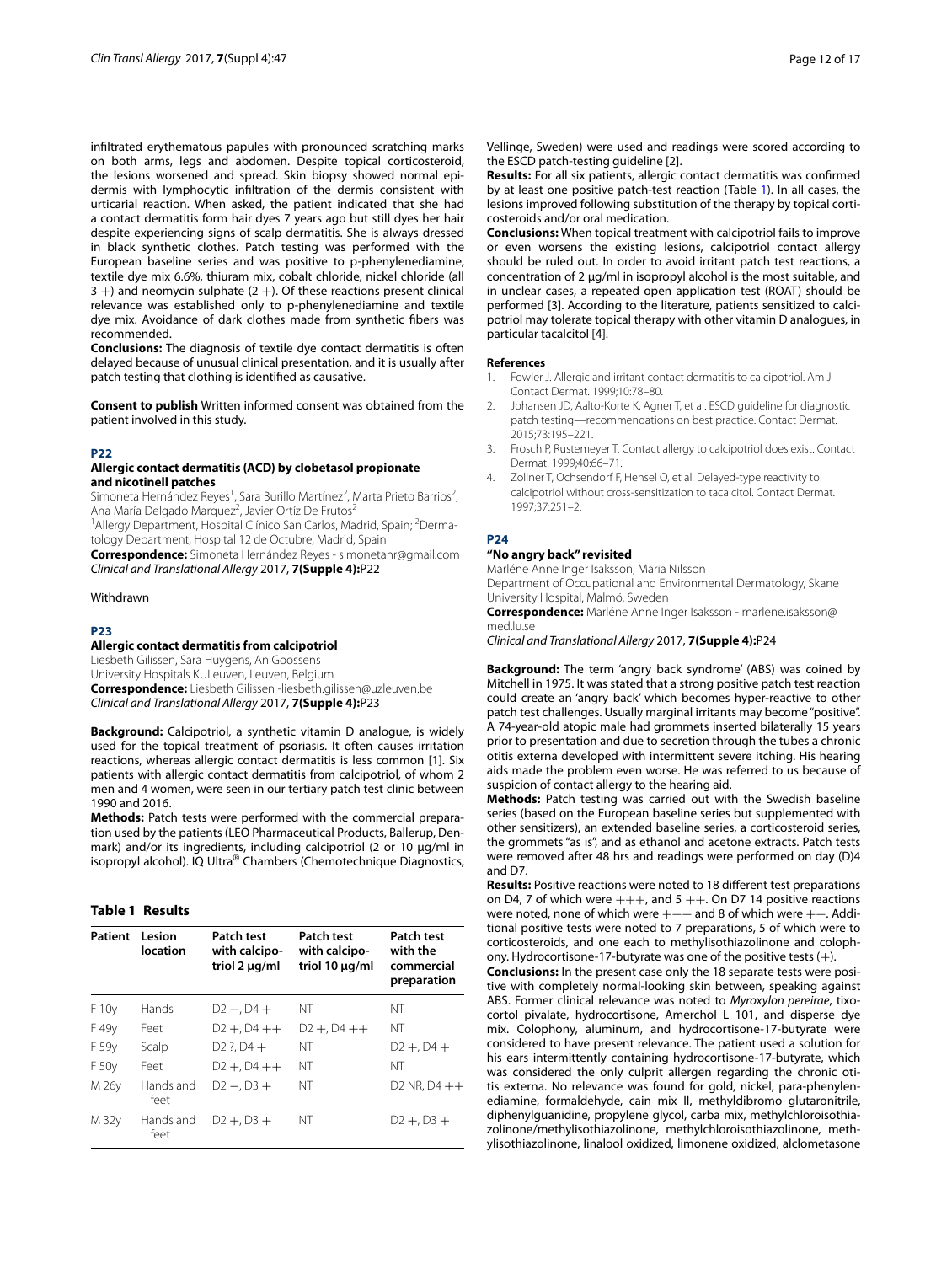dipropionate, diforasone diacetate, fumetasone, futicasone propionate, and methylprednisolone aceponate.

**Consent to publish** Written informed consent was obtained from the patient involved in this study.

#### **P25**

**Contact dermatitis to cosmetics—relevance of a cosmetic series**

Bárbara Kong Cardoso, Cíntia Rito Cruz, Eulália Matos, Elza Tomaz, Filipe Inácio

Centro Hospitalar de Setúbal ‑ Hospital de São Bernardo, Setúbal, Portugal **Correspondence:** Bárbara Kong Cardoso ‑ barbarakc@gmail.com *Clinical and Translational Allergy* 2017, **7(Supple 4):**P25

**Background:** Cosmetics are a frequent cause of allergic contact dermatitis (ACD). Epicutaneous tests (ET) with the Standard European Series (SES) and non-standardized cosmetic series (CS) are used to identify the culprit cosmetic component. The prevalence rate of ACD to cosmetics varies with time and geographic location, most infuenced by the allergenicity of cosmetic ingredients, a population's increased use of cosmetics over time and accessibility of allergens to be used in patch testing. The aim of this study was to evaluate the frequency of sensitization to cosmetics' components in patients with suspected ACD, as well as to determine the utility of the test series used in the diagnosis.

**Methods:** Retrospective study including patients with suspected and/ or diagnosed contact allergy to cosmetics over a 3-year period. Data regarding the location of eczema lesions, positive tests and clinical relevance as well as probable cause and fnal diagnosis were collected.

**Results:** A total of 138 patients (83% female) with a mean age of 47 years were enrolled, 11 of them under 18. From those, face and hands/fngers were the most commonly afected areas. The symptoms were widespread in 24% of the patients. All the patients underwent ET with the SES, and 66 were also submitted to ET with a CS. Seventy two percent had at least one positive test to a cosmetic component, and 16% had 2 or more sensitizations. Fifty eight percent of the patients that underwent ET with the SES plus a CS did not have any positivity. Only 5 patients had a positive result to components of the CS. The most frequent sensitizations were: lyral (22%), fragrance mix (14%), p-phenylenediamine (11%) and methylisothiazolinone (9%). Eightyeight percent of the sensitizations were found to have a current relevance, being of occupational cause in 8 patients.

**Conclusions:** ACD was more frequently associated with lyral, fragrance mix, p-phenylenediamine and methylisothiazolinone, and the relation with occupational contact dermatitis was discreet. The majority of the patients that underwent ET with the SES plus a CS did not have any positivity, and only 3.6% of the patients beneftted from ET with the CS. Thus, we may assume that there is little advantage in performing patch testing with SES and a CS in one session. We suggest performing frst ET with the SES and eventually proceed to ET with a CS in case of a negative result despite of a high clinical suspicion.

# **Poster discussion session. Topic 4: Drug allergy**

#### **P26**

#### **Etoricoxib induced fxed drug eruption confrmed by patch testing**

Inese Hauksson

Department of Occupational and Environmental Dermatology, Skåne University Hospital, Malmö, Malmö, Sweden

**Correspondence:** Inese Hauksson ‑ Inese.Hauksson@skane.se *Clinical and Translational Allergy* 2017, **7(Supple 4):**P26

# Withdrawn

# **P27**

# **Chlorhexidine allergy: Could it become a hidden healthcare epidemic?**

Nadine Marrouche<sup>1</sup>, Clive Grattan<sup>2</sup>

<sup>1</sup> Norfolk and Norwich University Hospital, Norwich, United Kingdom;<br><sup>2</sup>Guy's and St Thomas' NHS Foundation Trust London, United Kingdon <sup>2</sup>Guy's and St Thomas' NHS Foundation Trust, London, United Kingdom **Correspondence:** Nadine Marrouche ‑ nadine.marrouche@gmail.com *Clinical and Translational Allergy* 2017, **7(Supple 4):**P27

**Background:** We present a patient with a confrmed IgE-mediated chlorhexidine allergy and highlight some of the diagnostic pitfalls in the work-up of suspected allergy to this substance.

**Methods:** An 81-year-old female patient presented with an acute urticarial reaction in recovery following a colposuspension under general anaesthetic. She was covered in an intensely itchy rash concentrated on the lower abdomen and upper inner thighs. She was treated with IV hydrocortisone and chlorphenamine. The rash settled after 4 hours. Allergy to latex was initially suspected. The patient had contact with latex gloves and a latex catheter throughout the procedure. She had received bupivacaine as a local anaesthetic in addition to induction agents, a muscle relaxant, and antibiotics. The pelvic area had been prepared pre-operatively with a chlorhexidine containing skin wash. A chlorhexidine-based cream was inserted as a vaginal pack post-operatively.

**Results:** A RAST to latex was negative but chlorhexidine was positive (0.53 kAU/litre). Skin prick tests to latex (standardized extract) and bupivacaine (0.25%) were negative and aqueous chlorhexidine (0.5%) was inconclusive. Intradermal testing to chlorhexidine at 1:2500 dilution resulted in an itchy 10 mm weal response.

**Conclusions:** Chlorhexidine is an antiseptic that is commonly used to disinfect the skin ahead of invasive procedures. Allergy to chlorhexidine is rare. The spectrum of hypersensitivity reactions is wide and includes IgE-mediated anaphylaxis. Allergy to chlorhexidine is important to recognise as exposure is extensive and not only limited to the health care setting. Chlorhexidine is found in a number of personal care products including toothpaste, mouthwash, and even some cosmetics. Allergy testing to chlorhexidine can be a challenge. Skin testing remains an important diagnostic tool albeit when the appropriate concentrations are used for testing. In our case, intradermal testing was done using a dilution of chlorhexidine 0.5% which was initially difficult to source. Moreover, it appears that the IgE antibody response to chlorhexidine decreases with time and RAST becomes less sensitive leading to potential false negative results\*. This report should remind all healthcare professionals of an important potential hazard of this widely used antiseptic.

**Consent to publish** Written informed consent was obtained from the patient involved in this study.

#### **Reference**

Garvey LH, et al. IgE-mediated allergy to chlorhexidine. J Allergy Clin Immunol. 2007;120(2):409–15.

## **P28**

# **Widespread erythema following the use of a transdermal therapeutic system containing rivastigmine**

Liesbeth Gilissen, Sara Huygens, An Goossens University Hospitals KULeuven, Leuven, Belgium **Correspondence:** Liesbeth Gilissen ‑ liesbeth.gilissen@uzleuven.b *Clinical and Translational Allergy* 2017, **7(Supple 4):**P28

# Withdrawn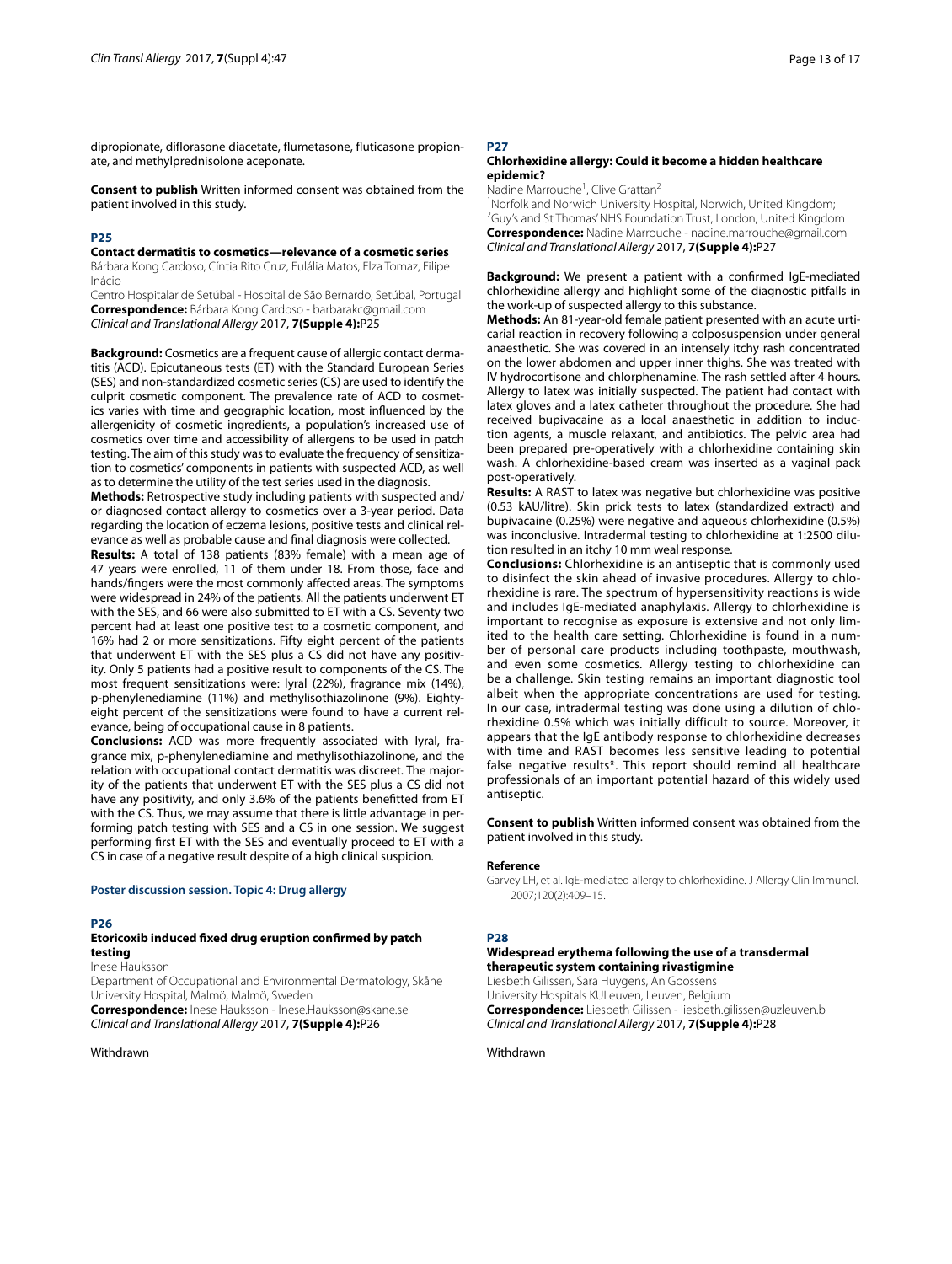#### **P29**

# **Ciprofoxacine induced Steven‑Johnson syndrome—a case report** Sonila Dauti<sup>1</sup>, Esmeralda Shehu<sup>2</sup>

<sup>1</sup> Hospital of Kavaja, Kavaja, Albania; <sup>2</sup> Regional Hospital of Durres, Durres, Albania

**Correspondence:** Sonila Dauti ‑ sonila\_dauti@yahoo.com *Clinical and Translational Allergy* 2017, **7(Supple 4):**P29

**Background:** Steven-Johnson Syndrome (SJS) is a serious life-threatening adverse reaction most commonly to drugs, including antibiotics. Ciprofoxacine is an antibiotic generally used for urinary tract infections.

**Methods:** We report the case of a 61-year old male who was on treatment with Ciprofloxacine for a urinary tract infection. He developed a Steven-Johnson syndrome on the third day of treatment. He was hospitalized at the allergy department at the ffth day of the treatment with fever, difused maculo-papular rash, target-like lesions and blisters and mucous membrane erosions of ocular, oral and genital mucosa along with photofobia and difficulty of swallowing.

**Results:** All laboratory fndings resulted within normal ranges except for a slightly elevated leukocytosis. The patient resulted negative to HIV, HBV, HCV, Chlamydia and Mycoplasma infections. He was treated mainly symptomatically with systemic corticosteroids, oral antihistamines, antiseptic compresses, mouthwashes and topical anesthetics for oral lesions and topical treatment with steroid and artifcial teers for the ocular surface. The patient recovered completely on day 12, after discontinuing of ciprofloxacine and symptomatic treatment. Six weeks after dismission from the hospital we performed patch test with ciprofloxacine and the result was negative. We didn't perform a challenge test with ciprofloxacine because of the severe adverse reaction he experienced before.

**Conclusions:** Drug regimen with ciprofoxacine and other fuorquinolones should be monitored carefully to prevent severe adverse cutaneous drug reactions that involve the skin and mucous membranes and interrupt immediately the therapy if Steven-Johnson Syndrome is suspected.

**Consent to publish** Written informed consent was obtained from the patient involved in this study.

# **P30**

# **An uncommon cause of maculopapular rash**

Katharina Moritz, Tamar Kinaciyan

DIAID, Department of Dermatology Medical University of Vienna, Vienna, Austria

**Correspondence:** Tamar Kinaciyan ‑ tamar.kinaciyan@meduniwien.ac.at *Clinical and Translational Allergy* 2017, **7(Supple 4):**P30

**Background:** A young lady suffering from common cold treated herself with a combination preparation of 500 mg acetylsalicylic acid (ASA) and 30 mg pseudoephedrine hydrochloride dissolved in a glass of water which leads to a quick amelioration of nasal congestion and cough. The following day, she developed a generalized itchy maculopapular rash. After discontinuation of the medication and application of topical steroids twice daily, the rush disappeared within 5 days. She was presented at our outpatient clinic for allergologic work-up.

**Methods:** Skin Testing (prick-, intradermal- and patch-test) was performed with an ASA mono-preparation for i.v. use, the ASA pseudoephedrine combination preparation and etilefrine mono-preparation for i.v. use.

**Results:** Prick- and intradermal tests resulted negative for all tested medications. Patch testing revealed a similar strongly positive reaction to the combination preparation and etilefrine after 24 h whereas ASA mono-preparation test remained negative.

**Conclusions:** Pseudoephedrine is a widely used vasoconstrictive sympathomimetic agent. It is used topically as a mydriatic drug in ophthalmology or as decongestant nose drops. As systemic medication t is used for the treatment of low blood pressure or paroxysmal atrial tachycardia and in combination with non-steroidal anti-infammatory drugs for the treatment of common cold. Allergic reactions to

pseudoephedrine are very rare except for allergic contact dermatitis upon external use in ophthalmology. There are few cases of a rash with joint swelling, a toxic shock syndrome and fxed drug eruptions due to pseudoephedrine described. Little is known about cross-reactivity between diferent sympathomimetics other than pseudoephedrine, and ephedrine which are structurally very similar. We could hereby demonstrate that there is a cross-sensitivity between pseudoephedrine and etilefrine as well.

#### **Poster discussion session. Topic 5: Experimental**

#### **P31**

# **The skin reservoir model: a novel approach to estimate recovery of large biomarkers from human skin using microdialysis**

Katrine Yderstræde Baumann<sup>1</sup>, Per Stahl Skov<sup>2</sup>, Anders Woetmann<sup>3</sup>, Sally Dabelsteen<sup>3</sup>, Sidsel Falkencrone<sup>2</sup>

<sup>1</sup> RefLab ApS and University of Copenhagen, Copenhagen, Denmark;<br><sup>2</sup> RefLab ApS, Copenhagen, Denmark: <sup>3</sup> University of Copenhagen, Co

RefLab ApS, Copenhagen, Denmark; <sup>3</sup>University of Copenhagen, Copenhagen, Denmark

**Correspondence:** Katrine Yderstræde Baumann ‑ kybaumann@gmail.com *Clinical and Translational Allergy* 2017, **7(Supple 4):**P31

**Background:** Microdialysis has been extensively used to sample small unbound molecules from various tissues including the skin. However, sampling of larger molecules such as cytokines is more complicated, why in vitro assessment of sampling feasibility is crucial for every molecule of interest. Relative recoveries, defned as the fraction of the periprobe concentration collected in the dialysate, have traditionally been estimated in vitro by sampling from a reference solution, yet this approach pose a problem for probes with high molecular weight cutofs (MWCO), as the larger pores cause leakage into the surrounding fuid, which often lead to no fuid recovery at all. Furthermore, several molecules are known to bind extracellular matrix components leading to a decreased recovery, which is not detected in in vitro reference solution setups. To overcome this, we suggest a novel approach using inert intact human ex vivo skin to estimate relative recoveries with cutaneous microdialysis.

**Methods:** Skin from three donors was obtained and frozen at − 20 °C prior to use. Microdialysis probes (3000 kDa MWCO) were inserted in thawed skin specimens ( $n = 3$ ). IL-1a, IL-6, IL-17, and TNF-a in three concentrations, or a vehicle control (perfusate), were injected around three replicate probes in each donor ( $n = 12$  probes per donor) mimicking a reservoir around the probes. Probes were perfused with a solution of 1% human albumin in Ringer-lactate at 0.8 µl/min and dialysates were collected for 2 hours. Background levels in ex vivo skin and relative recoveries were determined by quantifying dialysate concentrations using ELISA.

**Results:** The ultrafltration observed in previous in vitro setups was markedly reduced in the skin reservoir model, as inserted probes yielded 80–110% of the expected volume output. Average relative recoveries of cytokines were independent of periprobe concentrations and quantifed as 15.2% (IL-1α), 9.3% (IL-6), 10.4% (IL-17), and 6.3% (TNF- $\alpha$ ). The coefficient of variation was  $\sim$  30% and independent of skin donor. IL-1α was the only cytokine with background levels above detection limits.

**Conclusions:** The skin reservoir model is a novel approach to estimate relative recoveries of large unbound molecules by cutaneous microdialysis. This setup diminished problems with probe leakage seen in previous in vitro approaches. Furthermore, this model closer resembles an in vivo cutaneous environment, why we believe the relative recoveries obtained more accurately represents potential in vivo recoveries.

# **P32**

# **TRPV channels and post‑burn pruritus**

Hye One Kim, Yong Won Choi, Jee Hee Son, Yong Se Cho, Bo Young Chung, Chun Wook Park

Department of Dermatology, Kangnam Sacred Heart Hospital, Seoul, South Korea

**Correspondence:** Hye One Kim ‑ hyeonekim@gmail.com *Clinical and Translational Allergy* 2017, **7(Supple 4):**P32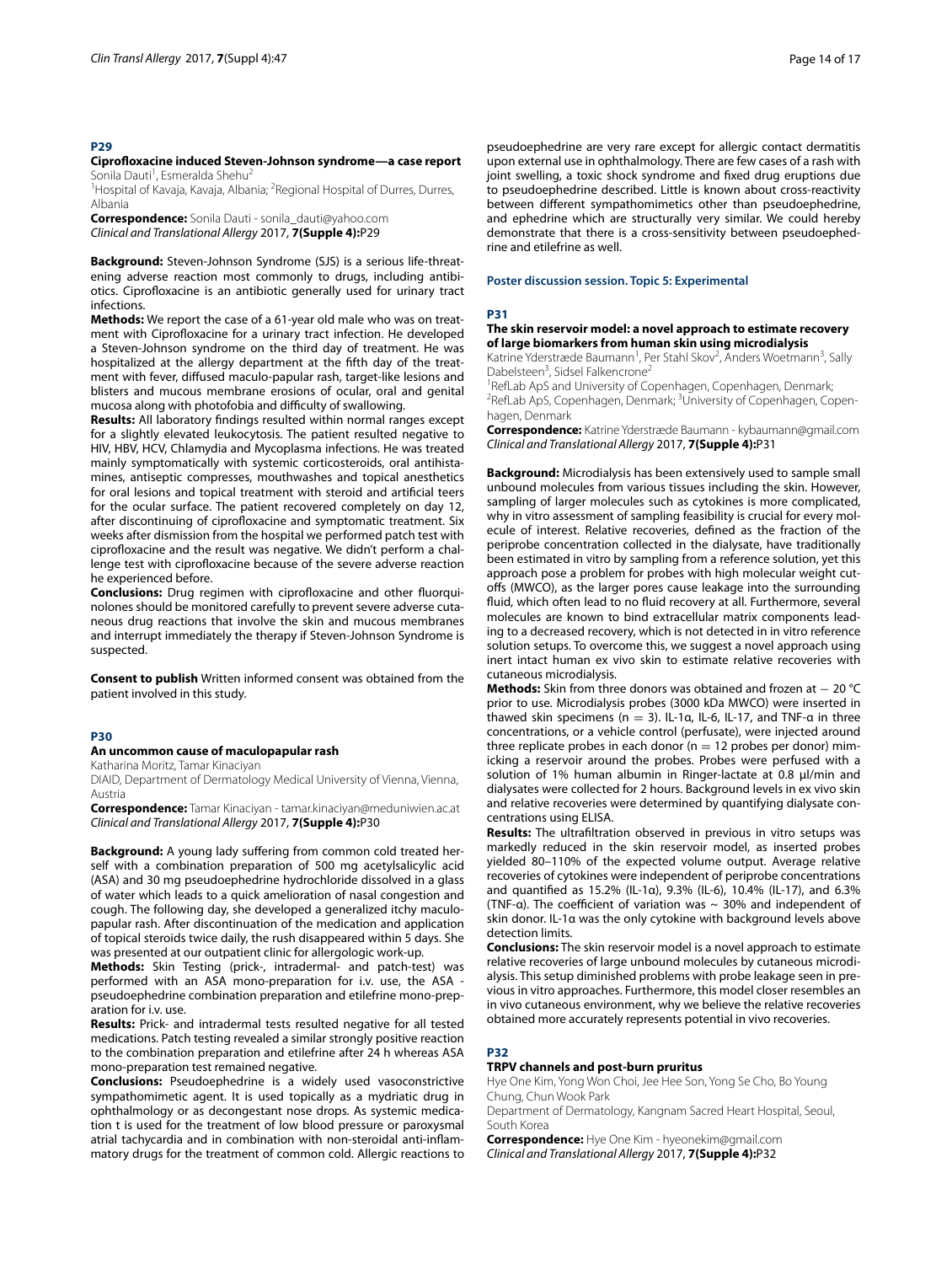**Background:** Post-burn pruritus is a common distressing sequela of burn wounds. Empirical antipruritic treatment often fails to have a satisfactory outcome because the mechanism has not been fully elucidated. Transient receptor potential (TRP) channels are considered to be related to pathway of pruritus.

**Methods:** Sixty-five burn patients with ( $n = 40$ ) or without ( $n = 25$ ) pruritus were investigated, including skin biopsies. Keratinocytes and fbroblasts from those samples were separated. Immunohistochemical staining for TRPV3 and TRPA1; and immunofuorescence staining for TSLP, TSLPR, loricrin, involucrin, -SMA, and TGF-, were performed on samples of burn scars and normal skin. Real-time PCR and western blotting of TRPV3, TRPA1, PAR2 NK1R, TSLP, and TSLPR were done. We also measured intracellular  $Ca^{2+}$  levels in keratinocytes from scars with or without pruritus, following TRPV3 activation and blocking, and measured the efects of PAR2 agonist on TRPV3 function. Expressions of TSLP after TRPV3 activation in keratinocytes were measured by western blotting and real-time PCR.

**Results:** In immunohistochemical and immunofuorescence staining, TRPV3, TSLP, and TSLPR stained more intensely the epidermis of the burn scars of post-burn-pruritus patients, than that of non-pruriticburn patients. Real time-PCR showed that mRNA of TRPV3 and TSLP were signifcantly more abundant in keratinocytes from pruritic burn scars than in keratinocytes from non-pruritic burn scars. In addition, mRNA and protein levels of PAR2, NK1R, TSLP, and TSLPR were also signifcantly increased in pruritic burn scars. With TRPV 3 activation, intracellular  $Ca^{2+}$  concentrations were more significantly increased in keratinocytes from pruritic burn scars than in those from non-pruritic ones. In keratinocytes from pruritic burn scars, PAR2 activation markedly potentiated opening of TRPV3 channels. TRPV3 activation itself resulted in little increase of  $Ca^{2+}$  influx with PAR2 inhibition in keratinocytes. In keratinocytes from all samples, PLC-β, PKA, PKCs, and PKD inhibitor markedly reduced intracellular  $Ca^{2+}$  level by TRPV3 activation, as well as by PAR2 activation. TRPV3 activation also increased mRNA and protein expression of TSLP in keratinocytes.

**Conclusions:** We confrmed that TRPV3 of keratinocytes and PAR2, NK1R, TSLP, and TSLPR were highly expressed in pruritic burn scars. In addition, it seemed that PAR2 sensitized TRPV3 channels with PKA, PKC, PKD signaling pathways. It also seemed that TRPV3 activation induced TSLP expression.

#### **P33**

**Skin infammation of K5‑Ikzf1‑EGFP transgenic mice**

Mayumi Ueta, Junji Hamuro, Shigeru Kinoshita Kyoto Prefectural University of Medicine, Kyoto, Japan **Correspondence:** Mayumi Ueta ‑ mueta@koto.kpu‑m.ac.jp *Clinical and Translational Allergy* 2017, **7(Supple 4):**P33

**Background:** We previously reported that Cold medicine related Stevens-Johnson syndrome/toxic epidermal necrolysis was signifcantly associated with Ikaros Family Zinc Finger 1 (*IKZF1*) polymorphisms. We investigated the function of *IKZF1 gene* in epidermis.

**Methods:** We generated K5-Ikzf1-EGFP transgenic mice (Ikzf1 Tg) by introducing the Ik1 isoform into cells expressing keratin 5, which is expressed in epithelial tissues such as the epidermis and then examined them histologically. Moreover, Ikzf1 Tg were induced allergic contact dermatitis.

**Results:** Ikzf1 Tg developed dermatitis with hair loss. Histological analysis also showed dermatitis in the transgenic mice; we observed mild thickening of the epidermis and moderate infltration of the dermis by infammatory cells. In contact dermatitis model, infammatory infltrates in the skin of Ikzf1 Tg were signifcantly increased compared with wild type.

**Conclusions:** Ikaros might participate in skin infammation.

#### **P34**

# **Topical cidofovir for recalcitrant viral skin lesions in Jacobsen syndrome**

Cathal Padraig O'Connor, Ronan Leahy, Alan Irvine Our Lady's Children's Hospital Crumlin, Dublin, Ireland **Correspondence:** Cathal Padraig O'Connor ‑ cathaloconnor@umail.ucc.ie *Clinical and Translational Allergy* 2017, **7(Supple 4):**P34

**Background:** Two cases of Jacobsen syndrome are presented to highlight the association with intractable cutaneous skin infections. Jacobsen syndrome is a rare congenital disorder caused by a deletion in 11q24.1. It is characterised by intellectual difficulties, a distinctive facies, and various medical problems including cardiac defects, bleeding diathesis (Paris Trousseau syndrome), and short stature. Combined immunodefciency has recently been described in the syndrome. Diffuse cutaneous viral infections have not been widely reported.

**Methods:** Patient 1 was diagnosed with Jacobsen syndrome at the age of 4 years, with a history of ventricular septal defect, bilateral duplex kidneys, recurrent epistaxis, and developmental delay. She was referred to our immunology colleagues with a history of recurrent ear, chest, and skin infections, including a breast abscess. Extensive molluscum contagiosum was noted on initial assessment. She had a history of recurrent herpes labialis and viral warts. Patient 2 was diagnosed with Jacobsen syndrome at the age of 18 months with a history of ventricular septal defect, thrombocytopaenia, and developmental delay. He was referred to our immunology colleagues in light of potential immunodefciency. He had a history of recurrent viral warts on his hands but no other recurrent infections.

**Results:** Patient 1 was prescribed valaciclovir and co-trimoxazole prophylaxis. Topical cantharone was applied to the molluscoid lesions, with a very slow response. Treatment with topical cidofovir was initiated with excellent effect. Patient 2 was prescribed topical imiquimod 5%, with very poor response. Treatment with topical cidofovir has been initiated, with response awaited.

**Conclusions:** Jacobsen syndrome is a rare chromosomal abnormality associated with dysmorphic features and variable degrees of immunodefciency. Topical cantharone and imiquimod may not be useful in treating viral cutaneous infections in these patients. Cidofovir inhibits viral replication by selectively inhibiting viral DNA polymerases. Topical cidofovir, although extremely expensive, may be required for recalcitrant lesions.

**Consent to publish** Written informed consent was obtained from the patients involved in this study.

# **Poster discussion session. Topic 6: Miscellanous cutanoeus and allergic disorders**

#### **P35**

#### **Autoinfammatory syndrome presenting as difuse papular rash in infancy**

Cathal Padraig O'Connor, Alan Irvine, Grainne O'Regan Our Lady's Children's Hospital Crumlin, Dublin, Ireland **Correspondence:** Cathal Padraig O'Connor ‑ cathaloconnor@umail.ucc.ie *Clinical and Translational Allergy* 2017, **7(Supple 4):**P35

**Background:** A six month old girl was referred to the dermatology outpatient department with a brown papular perifollicular rash on her trunk, face, and all four limbs, which began at three months of age. It was noted to spread from the site of her BCG vaccination, administered in the frst week of life. She had no history of recurrent fever, uveitis, arthritis, or cranial nerve palsies. On examination, there were no mouth ulcers, no lymphadenopathy, no organomegaly, and no camptodactyly. Ophthalmology review found no evidence of intraocular infammation. A skin biopsy demonstrated a granulomatous folliculitis, raising the possibility of a sarcoid-related condition. Her chest x ray was normal. Genetic investigations revealed a heterozygous mutation in the CARD15/NOD2 gene, in keeping with Blau syndrome. Her other investigations are outlined below. On further review at 12 months of age, her rash was still present but had faded in colour and become macular. She had developed recurrent fever and her hands were noted to have become oedematous, but not tender on palpation. There had been three episodes of eye redness.

**Methods:** On subsequent reviews, she had developed camptodactyly and arthritis. Immunomodulatory therapy was initiated with adalimumab, with an initial good response. Due to a fare of arthritis, methotrexate was added to optimise care.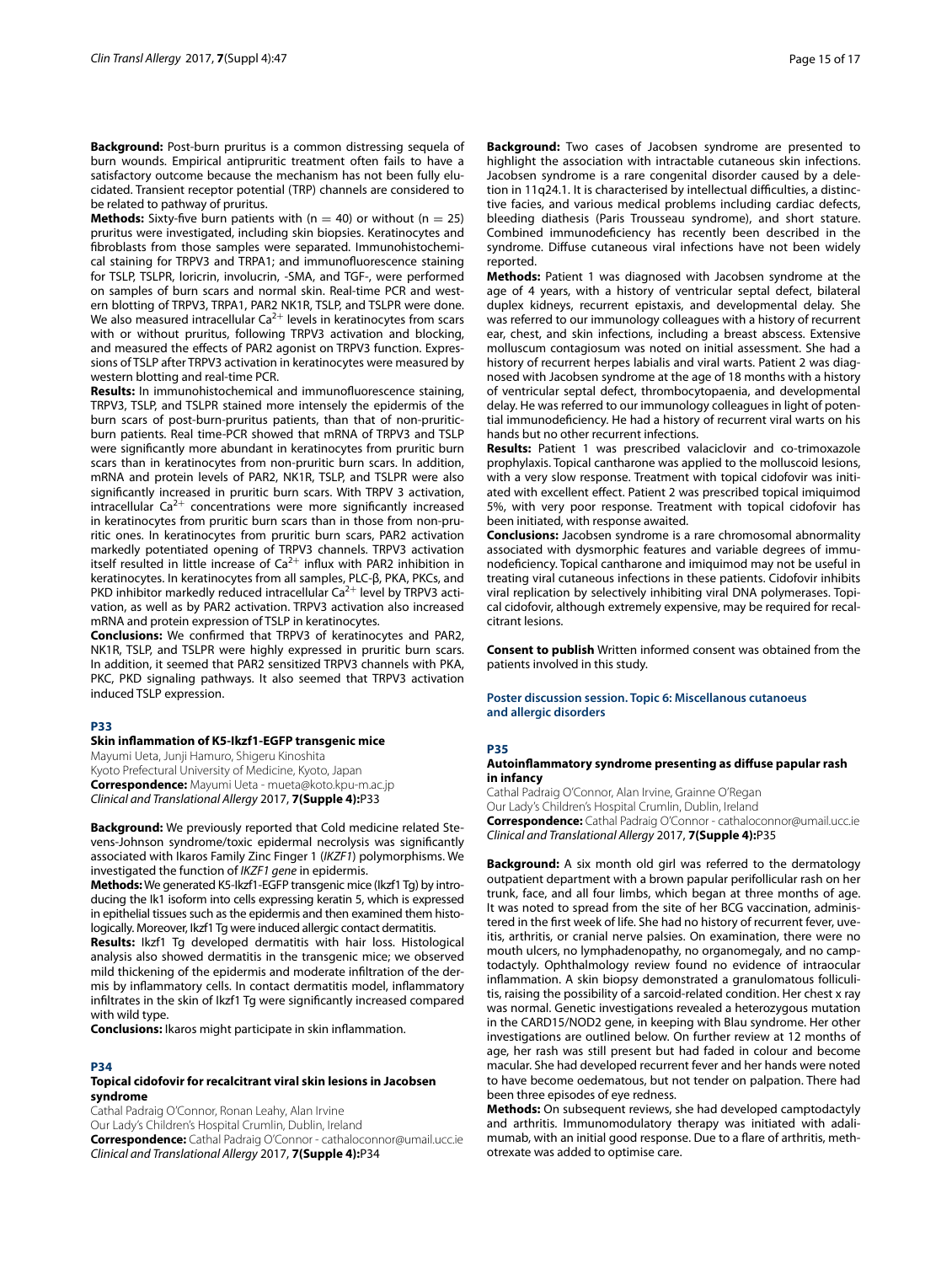**Results:** Bloods - FBC: Platelets 560(150–400), Lymphocytes 16.8(3.0– 13.5); ESR 12(1–9), CRP < 4 (< 4); Calcium normal; ACE 71(8–65); Renal function normal; Liver function normal, Chest X Ray – Normal, Skin Biopsy - Granulomatous Folliculitis, Genetics - Heterozygous c.1808A > Gp.(His603Arg) mutation in CARD15/NOD2 on chromosome 16q12. This variant has not reported before in the literature and has not been detected in control population databases. Parental genetic testing is awaited, although mutations in Blau syndrome are often de novo.

**Conclusions:** Blau syndrome is associated with autosomal dominant, gain of function, mutations in the CARD15/NOD2 gene. Mutations in CARD15 cause an activation of nuclear kappa factor beta, which in turn upregulates proinfammatory cytokine transcription. Blau syndrome is phenotypically characterised by the triad of granulomatous dermatitis, polyarthritis, and uveitis. Immunosuppressive regimens for Blau syndrome have included systemic corticosteroids, methotrexate, tumour necrosis factor inhibition, and interleukin-1 inhibition.

**Consent to publish** Written informed consent was obtained from the guardians of the patient involved in this study.

#### **P36**

# **Orofacial and napkin dermatitis as manifestation of zinc defciency in premature neonate**

Cathal Padraig O'Connor, Rosemarie Watson, Fiona Browne Our Lady's Children's Hospital Crumlin, Dublin, Ireland **Correspondence:** Cathal Padraig O'Connor ‑ cathaloconnor@umail.ucc.ie *Clinical and Translational Allergy* 2017, **7(Supple 4):**P36

**Background:** A 19 week old infant (fve weeks corrected) presented to the emergency department of our hospital with an orofacial and perineal rash of one week duration. He had a background of extreme prematurity, (25 weeks and 5 days gestation) and suspected necrotising enterocolitis. He had no history of parenteral nutrition, and no family history of zinc defciency or cystic fbrosis. He was exclusively breastfed since birth. One week prior to presentation he developed feshcoloured and infamed papules on his chin associated with scale. They spread over days to involve his cheeks, peinasal area, and suprapinnar fssures. The lesions then became red and crusted over. Simultaneously, he had developed a symmetrical erosive dermatitis in his napkin area. There was associated 'peeling paint' desquamation and scrotal oedema. There was a sharp demarcation to the abnormal areas of the skin, with the neck, trunk, and limbs markedly spared. The nails were normal and there was no loss of hair. He had a history of loose, light green stools since meconium had been passed in early life. He was otherwise healthy, feeding well, and apyrexial.

**Methods:** Treatment was initiated by the general paediatric team with intravenous antibiotic and antiviral therapy, with no improvement. Of note, a topical barrier ointment containing zinc oxide was used on the napkin area but not the face, and was associated with a signifcant improvement in that area. Following consultation with the dermatology team, a zinc level and skin biopsy were performed. Zinc supplementation at 1 mg/kg twice daily was empirically initiated. A dramatic and rapid improvement was noted within 48 hours. **Results:**

Zinc Level: 0.8 (6.6–13.9) Alkaline Phosphatase 200 (60–580) Protein 47 (60–80) Albumin 35 (36–50) Skin biopsy – striking confuent parakeratosis, absent granular layer, mild epidermal hyperplasia, consistent with zinc defciency Maternal serum and breastmilk zinc – awaited

**Conclusions:** Zinc is a cofactor for many enzymes and is transferred via the placenta during the third trimester of pregnancy. Risk factors for zinc defciency include premature birth, male gender, vegan/vegetarian Mother, and low albumin. Sign of zinc defciency in infancy include periorofacial and acral dermatitis, diarrhea, behavioural change, and neurological disturbance. Our patient was a premature, breastfed, male infant with diarrhoea and orofacial and napkin dermatitis who had a remarkable recovery post zinc supplementation.

**Consent to publish** Written informed consent was obtained from the guardians of the patient involved in this study.

# **Saturday, 29 April 2017**

**Selected oral abstract presentations**

# **O13**

#### **Does activated mast cells contribute to the metabolism of subcutaneous administered drugs?**

Sidsel Falkencrone<sup>1</sup>, Per Stahl Skov<sup>1</sup>, Torsten Michael Reinheimer<sup>2</sup>, Anders Sonesson<sup>2</sup>

<sup>1</sup>RefLab ApS, København ø, Denmark; <sup>2</sup>Ferring Pharmaceuticals A/S, København S, Denmark

**Correspondence:** Per Stahl Skov ‑ pss@refab.dk *Clinical and Translational Allergy* 2017, **7(Supple 4):**O13

**Background:** Mast cells are known to contain large amounts of mediators and proteases that are released upon activation during infections or allergy. It is however not know to what degree these mediators afects the metabolic rate of drugs in the skin. In order to investigate if mediators from activated mast cells contribute to the metabolism of subcutaneous (sc) administered drugs, intact ex vivo human skin was activated with/without codeine, and metabolism of a peptide drug, known to undergo rapid degradation after sc administration in a previous phase I study, was investigated. Metabolism was estimated over 21 hours by cutaneous microdialysis, which can be applied to investigate immunological reactions in the skin by sampling low and high molecular weight biomarkers as well as pre-clinical drugs from the extracellular compartment.

**Methods:** Healthy abdominal ex vivo skin was obtained after cosmetic surgery with full ethical consent. Microdialysis probes with a molecular cut-off of 300 kDa were inserted 2 cm intradermally into the skin, which was injected with a mast cell degranulator (codeine), or a buffer control. The peptide drug was subsequent administrated sc, and dialysates were collected over a period of 21 hours and analyzed by liquid chromatography with tandem mass spectrometry detection after desalting of the samples. Skin was incubated on Transwell membranes with a skin optimized medium and kept at 37 °C in a cell incubator until point of sampling.

**Results:** The results demonstrate a rapid degradation of the peptide drug in the skin forming a known metabolite. Degradation of the metabolite was followed during 21 hours and found to be slower than that of the parent peptide drug. However, no diference between metabolism in skin sites injected with codeine and sites injected with the buffer control could be detected. The rate of metabolism in the ex vivo skin was on par with the previous clinical observations.

**Conclusions:** The experiments demonstrated that while ex vivo skin did metabolize the peptide drug candidate, activation of in situ mast cells with subsequent release of proteases did not appear to increase the metabolic rate of this particular drug. However, the ex vivo skin metabolism model has proven to be a very useful model for the study of drug metabolism and ought to be considered for investigation of metabolism of other drugs or even the fate of sc administered allergens for allergy testing.

# **O14**

#### **Occupational allergy due to acrylates: a case series**

Catalina Vela, Esozia Arroabarren, Oscar Antonio Terry, Marta Anda, Antonio Juan Rodriguez

Complejo Hospitalario de Navarra, Pamplona, Spain **Correspondence:** Esozia Arroabarren ‑ esoziaa@yahoo.es *Clinical and Translational Allergy* 2017, **7(Supple 4):**O14